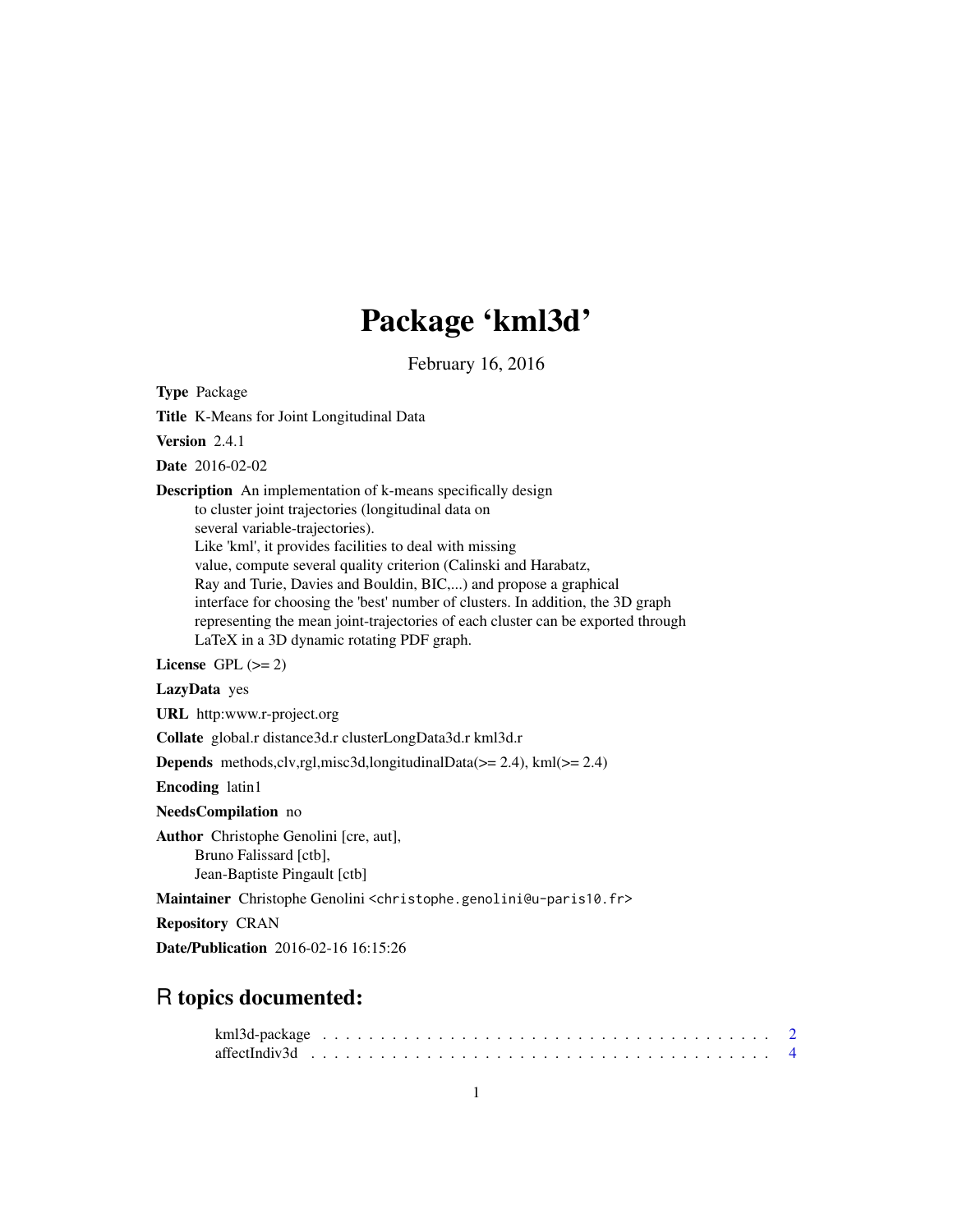# <span id="page-1-0"></span>2 kml3d-package

|       | $plotTraj3d, ClusterLongData3d \dots \dots \dots \dots \dots \dots \dots \dots \dots \dots \dots \dots \dots \dots \dots \dots \dots$ |  |
|-------|---------------------------------------------------------------------------------------------------------------------------------------|--|
|       |                                                                                                                                       |  |
| Index |                                                                                                                                       |  |
|       |                                                                                                                                       |  |

<span id="page-1-1"></span>kml3d-package *~ Overview: KmL3D, K-means for joint Longitudinal data ~*

# Description

KmL3D is a new implementation of k-means for longitudinal data (or trajectories). Here is an overview of the package.

# Details

| Package:  | KmL3D                                                                       |
|-----------|-----------------------------------------------------------------------------|
| Type:     | Package                                                                     |
| Version:  | 2.4.1                                                                       |
| Date:     | 2016-02-02                                                                  |
| License:  | $GPL (=2)$                                                                  |
| LazyData: | yes                                                                         |
| Depends:  | methods, graphics, rgl, misc3d, longitudinal Data $(>=2.2)$ , KmL $(>=2.2)$ |
| URL:      | http://www.r-project.org                                                    |
| URL:      | http://christophe.genolini.free.fr/kml                                      |
|           |                                                                             |

# **Overview**

To cluster data, KmL3D go through three steps, each of which is associated to some functions:

- 1. Data preparation
- 2. Building "optimal" clusterization.
- 3. Exporting results
- 4. Visualizing and exporting 3D object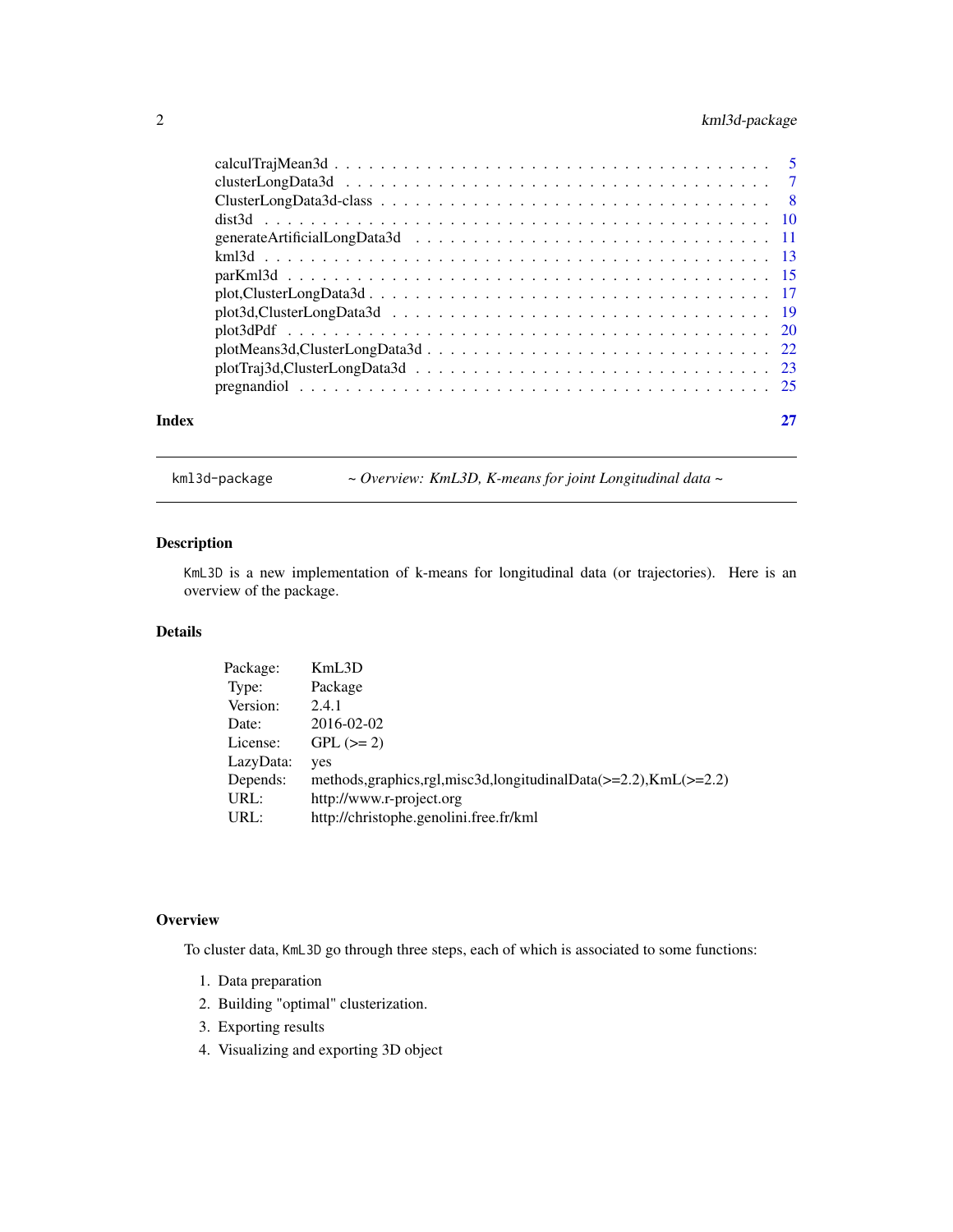# <span id="page-2-0"></span>kml3d-package 3

#### 1. Data preparation

kml3d works on object of class [ClusterLongData3d](#page-7-1). Data preparation therefore simply consists in transforming data into an object ClusterLongData3d. This can be done via function [clusterLongData3d](#page-6-1) ([cld3d](#page-6-1) in short) that converts a data.frame or an array into a [ClusterLongData3d](#page-7-1).

Working on several variables mesured on different scales can give to much weight to one of the dimension. So the function [scale](#page-0-0) normalizes data.

Instead of working on real data, one can also work on artificial data. Such data can be created with [generateArtificialLongData3d](#page-10-1) ([gald3d](#page-10-2) in short).

#### 2. Building "optimal" clustering

Once an object of class [ClusterLongData3d](#page-7-1) has been created, the algorithm [kml3d](#page-12-1) can be run.

Starting with a ClusterLongData3d, kml3d built several [Partition](#page-0-0). A object of class Partition is a partition of trajectories into subgroups. It also contains some information like the percentage of trajectories contained in each group or some quality critetion (like the Calinski & Harabasz).

k-means is a "hill-climbing" algorithm. The specificity of this kind of algorithm is that it always converges towards a maximum, but one cannot know whether it is a local or a global maximum. It offers no guarantee of optimality.

To maximize one's chances of getting a quality Partition, it is better to execute the hill climbing algorithm several times, then to choose the best solution. By default, kml3d executes the hill climbing algorithm 20 times.

To date, it is not possible to know the optimum number of clusters even if the calculatous of some qualities criterion can gives some clues. kml3d computes various of them.

In the end, kml3d tests by default 2, 3, 4, 5 et 6 clusters, 20 times each.

#### 3. Exporting results

When [kml3d](#page-12-1) has constructed some Partition, the user can examine them one by one and choose to export some. This can be done via function [choice](#page-0-0). choice opens a graphic windows showing various information including the trajectories cluterized by a specific Partition.

When some Partition has been selected (the user can select more than 1), it is possible to save them. The clusters are therefore exported towards the file name-cluster.csv. Criteria are exported towards name-criteres.csv. The graphs are exported according to their extension.

# 4. Visualizing and exporting 3D object

KmL3D also propose tools to visualize the trajectories in 3D. [plot3d](#page-18-1) using the library rgl to plot two variables according to time (either the all set of joint-trajectories, or just the mean joint-trajectories). Then the user can make the graphical representation turn using the mouse. [plot3dPdf](#page-19-1) build an [Triangles](#page-0-0) object. These kind of object can be include in a pdf file using [saveTrianglesAsASY](#page-0-0) and the software asymptote. Once again, it is possible to make the image in the pdf file move using the mouse -so the reader gets real 3D-.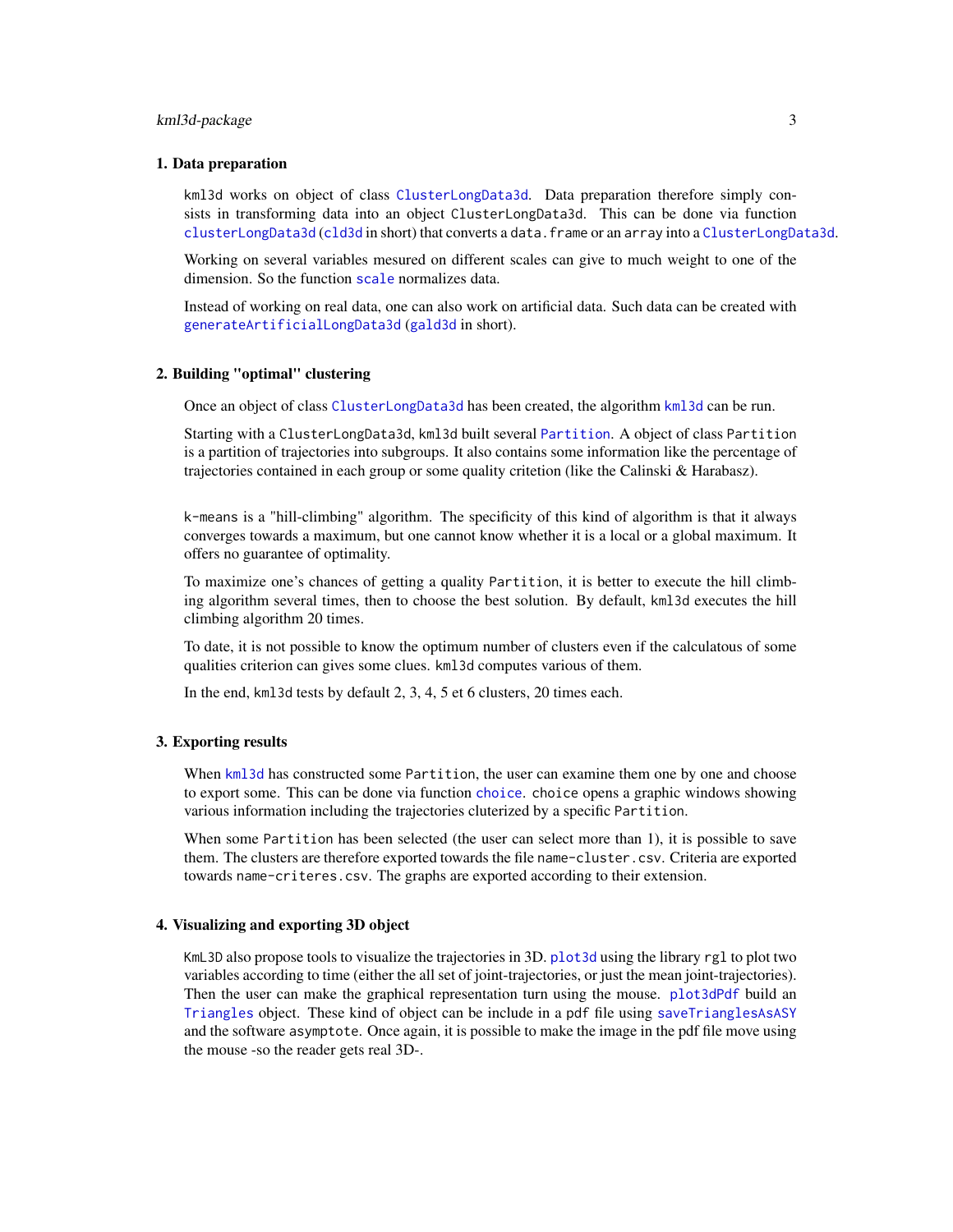#### How to get help?

For those who are not familiar with S4 programming: In S4 programming, each function can be adapted for some specific arguments.

- To get help on a function (for example plot), use: ?(plot).
- To get help on a function adapted to its argument (for example plot on argument ClusterLongData), used: ?"plot,ClusterLongData".

# Examples

```
### 1. Data Preparation
data(pregnandiol)
names(pregnandiol)
cld3dPregTemp <- cld3d(pregnandiol,timeInData=list(temp=1:30*2,preg=1:30*2+1))
### 2. Building "optimal" clusteration (with only 2 redrawings)
### Real analysis needs at least 20 redrawings
kml3d(cld3dPregTemp,3:5,nbRedrawing=2,toPlot="both")
### 3. Exporting results
try(choice(cld3dPregTemp))
### 4. Visualizing in 3D
plotMeans3d(cld3dPregTemp,4)
```
affectIndiv3d *~ Function: affectIndiv3d ~*

#### Description

Given some longitudinal data (trajectories) and k clusters centers, affectIndiv3d affects each individual to the cluster whose center is the closest.

#### Usage

```
affectIndiv3d(traj, clustersCenter, distance = dist3d)
```
#### Arguments

| trai     | [array(numeric)]: longitudinal data. Each line is an individual, each column<br>is a time measurement, each plan of the third dimension is for one variable.                |
|----------|-----------------------------------------------------------------------------------------------------------------------------------------------------------------------------|
|          | clustersCenter [array(numeric)]: cluster center. Each line is a cluster centers, each column<br>is a time measurement, each plan of the third dimension is for one variable |
| distance | $[numeric < - function(ioint-trajector, joint-trajector)$ : distance<br>between an individual and a clusters centre.                                                        |

<span id="page-3-0"></span>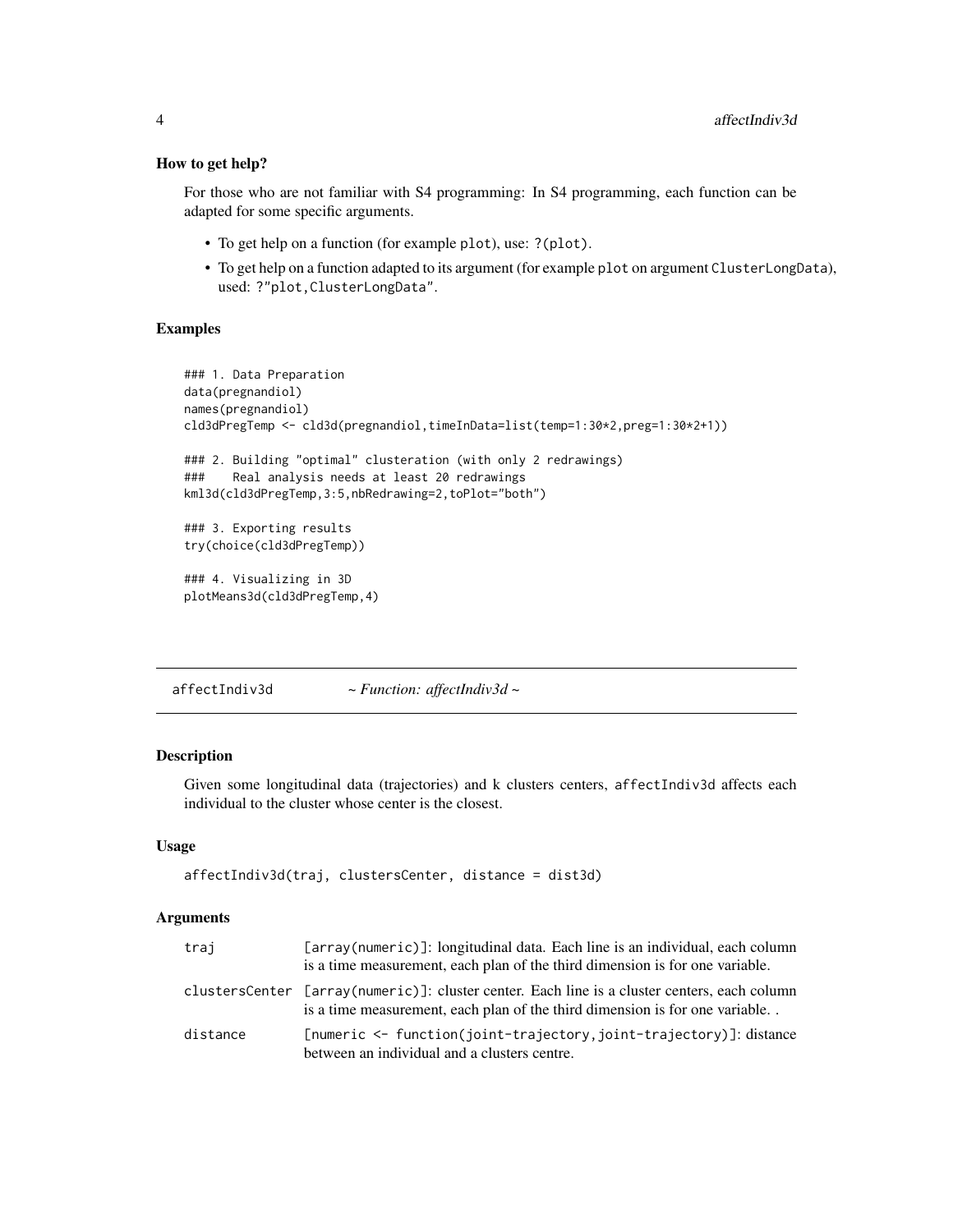# <span id="page-4-0"></span>Details

Given an array of clusters center clustersCenter (each plan of the first dimension is a cluster center, that is clusterCenter[2,,] is the second cluster center), the function affectIndiv3d affect each individual of the array traj to the closest clusters, according to distance.

affectIndiv3d used with [calculTrajMean3d](#page-4-1) simulates one k-means 3D step.

# Value

Object of class[Partition](#page-0-0).

#### Examples

```
#######################
### affectIndiv
### Some trajectories
traj <- gald3d()["traj"]
### 4 clusters centers
center <- traj[runif(4,1,nrow(traj)),,]
### Affectation of each individual
part <- affectIndiv3d(traj,center)
#################
### K-means simulation (3 steps)
plot(clusterLongData3d(traj),parTraj=parTRAJ(col=part+1))
for (i in 1:3){
   center <- calculTrajMean3d(traj,part)
   part <- affectIndiv3d(traj,center)
   plot(clusterLongData3d(traj),parTraj=parTRAJ(col=part+1))
}
```
<span id="page-4-1"></span>calculTrajMean3d *~ Function: calculTrajMean3d ~*

# Description

Given some joint longitudinal data and a cluster affectation, calculTrajMean3d computes the mean joint-trajectories of each cluster.

#### Usage

```
calculTrajMean3d(traj, clust,centerMethod=function(x){mean(x,na.rm=TRUE)})
```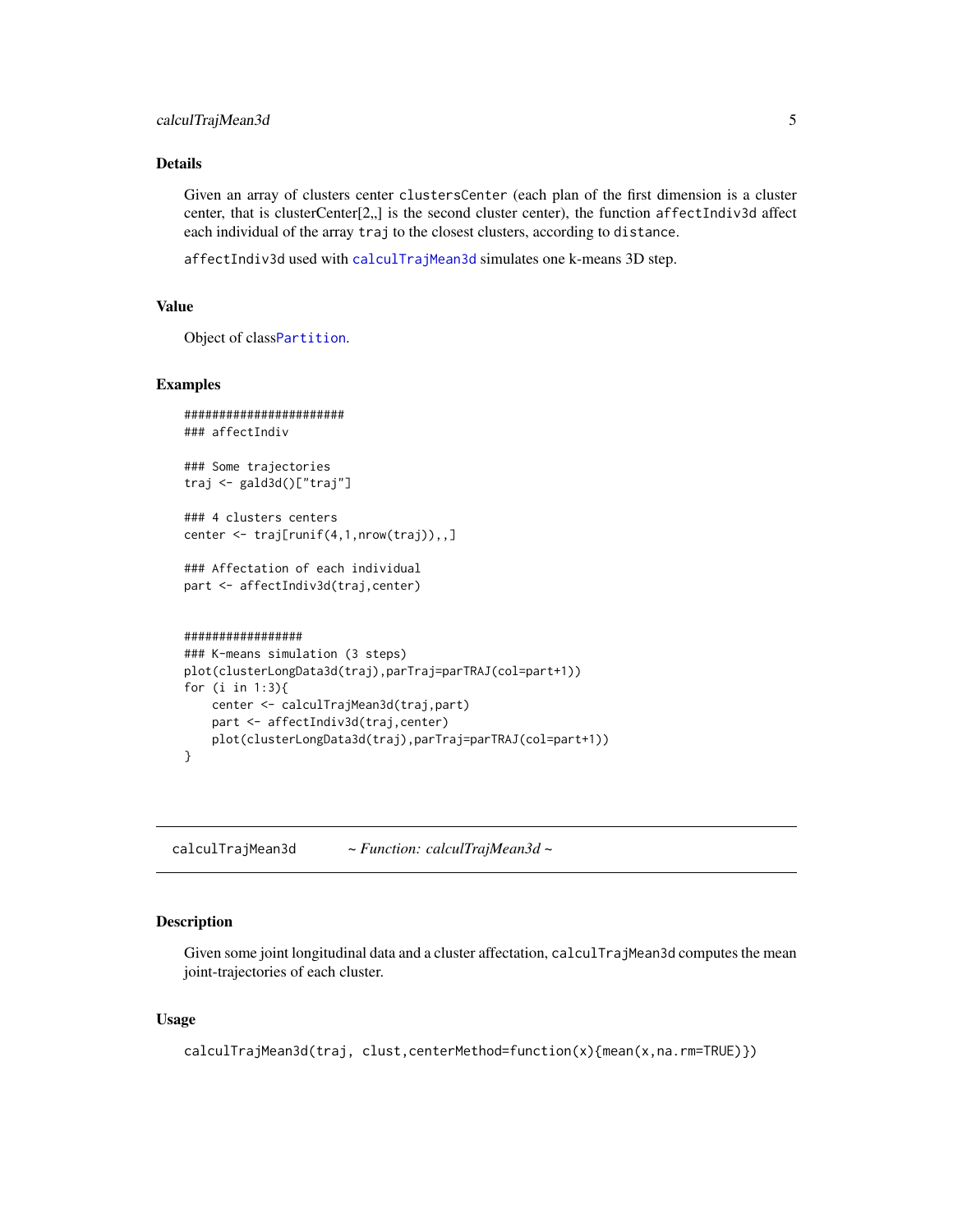# <span id="page-5-0"></span>**Arguments**

| trai         | [array(numeric)]: joint longitudinal data. Each line is an individual, each<br>column is a time measurement, the third dimension is for variables. |
|--------------|----------------------------------------------------------------------------------------------------------------------------------------------------|
| clust        | [vector(numeric)]: affectation of each individual.                                                                                                 |
| centerMethod | [joint-trajectory <- function(array(numeric))]: function used to com-<br>pute the clusters' centers.                                               |

# Details

Given a vector of affectation to a cluster, the function calculTrajMean3d compute the "central" trajectory of each clusters. The "center" can be define using the argument centerMethod.

affectIndiv3d used with [calculTrajMean3d](#page-4-1) simulates one k-means step.

#### Value

An array of dimension  $(k, t, v)$  with k number of groups, t number of time mesurement and v number of variables.

# Examples

```
#######################
### calculTrajMean3d
### Some LongitudinalData3d
traj <- gald3d()["traj"]
### A partition
part <- floor(runif(150,1,5))
plot(clusterLongData3d(traj),parTraj=parTRAJ(col=part+1))
### Clusters center
(center <- calculTrajMean3d(traj,part))
#################
### K-means simulation (4 steps)
plot(clusterLongData3d(traj),parTraj=parTRAJ(col=part+1))
for (i in 1:4){
   part <- affectIndiv3d(traj,center)
   center <- calculTrajMean3d(traj,part)
```

```
plot(clusterLongData3d(traj),parTraj=parTRAJ(col=part+1))
```

```
}
```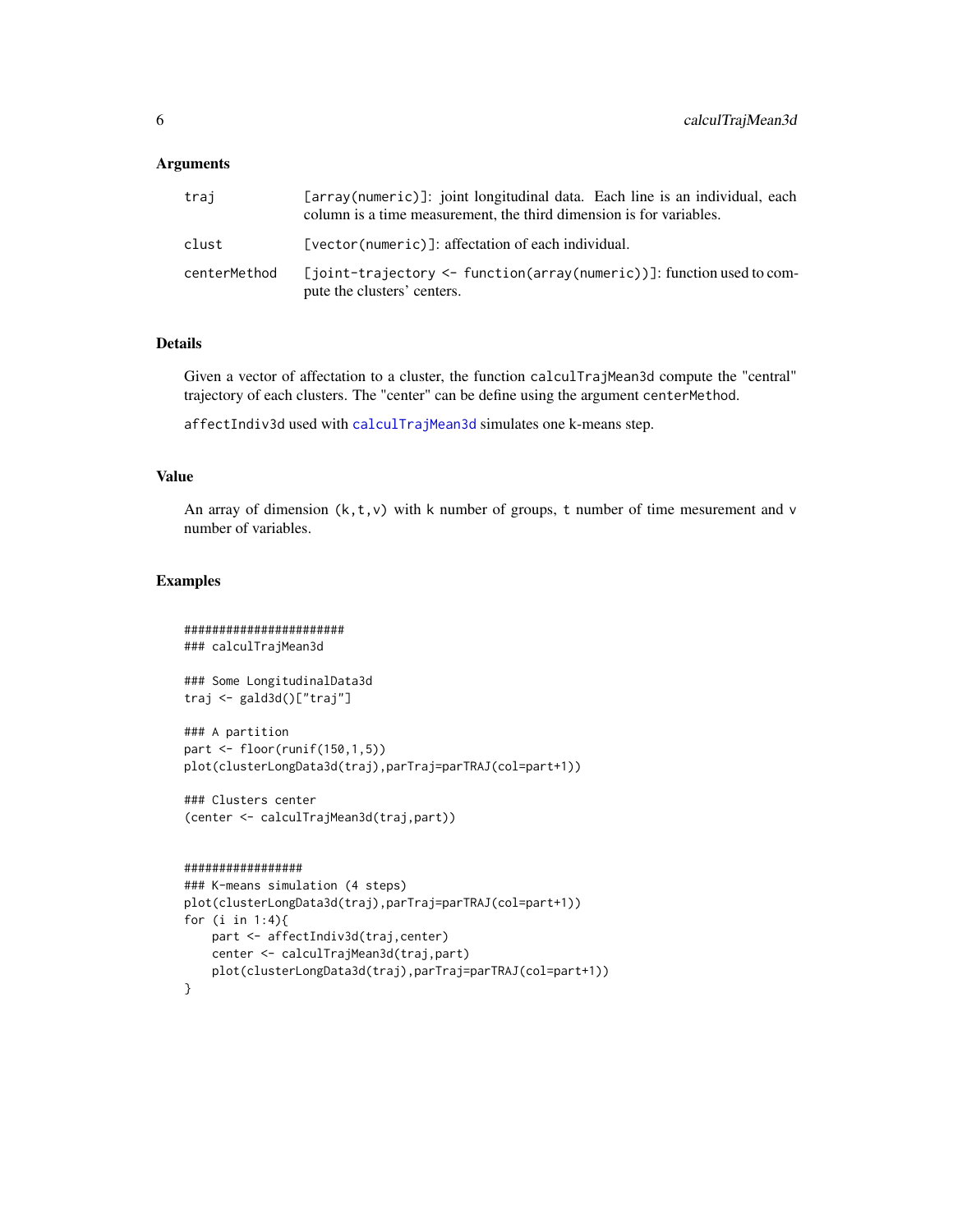<span id="page-6-1"></span><span id="page-6-0"></span>clusterLongData3d *~ Function: clusterLongData3d (or cld3d) ~*

# **Description**

clusterLongData3d (or cld3d in short) is the constructor for [ClusterLongData3d](#page-7-1) object.

# Usage

clusterLongData3d(traj, idAll, time, timeInData, varNames, maxNA) cld3d(traj, idAll, time, timeInData, varNames, maxNA)

#### Arguments

| traj       | [array(numeric)] or [data.frame]: structure containning the joint-trajectories.<br>Each line $(\text{traj}[i, 1])$ is a joint-trajectory of an individual; columns $(\text{traj}[i, j])$                                                                                                                                       |
|------------|--------------------------------------------------------------------------------------------------------------------------------------------------------------------------------------------------------------------------------------------------------------------------------------------------------------------------------|
|            | refer to the time during which measures were made; the third dimensions<br>$(traj[, 1])$ are for variables.                                                                                                                                                                                                                    |
| idAll      | [vector(character)]: single identifier for each trajectory (ie each individual).<br>Note that the identifiers are of type character (that allow to deal identifiers like<br>XUK32-612, identifiers that our favorite epidemiologists are so good at provid-<br>ing). If idAll are numeric, they are converted into characters. |
| time       | [vector(numeric)]: time at which measures were made.                                                                                                                                                                                                                                                                           |
| timeInData | [list(vector(numeric))]: precise the column containing the trajectories.<br>The list labels are the names of the variables (like $list(A = c(2, 3, 4), B = c(5, 7, 9))$ ).                                                                                                                                                     |
| varNames   | [character]: name of the variable being measured.                                                                                                                                                                                                                                                                              |
| maxNA      | [numeric] or [vector(numeric)]: maximum number of NA that are tolerates<br>on a trajectory. If a trajectory has more missing than maxNA, then it is remove<br>from the analysis. Note the maxNA can take diffents values for each variable-<br>trajectories. The default value is length (time) -2.                            |

# Details

clusterLongData3d construct a object of class [ClusterLongData](#page-0-0). Two cases can be distinguised:

traj is an array: the first dimension (line) are individual. The second dimension (column) are time at which the measurement are made. The third dimension are the differents variabletrajectories. For example, traj[,,2] is the second variable-trajectory. If idAll is missing, the individuals are labelled i1, i2, i3,...

If timeInData is missing, all the column are used (1:ncol(traj)).

If traj is a data. frame: lines are individual. Time of measurement and variables should be provide through timeInData. timeInData is a list. The label of the list are the variabletrajectories names. Elements of the list are the column containning the trajectories. For example, if timeInData=list( $V=c(2,3,4)$ ,  $W=c(6,8,12)$ ), then the first variable-trajectory is 'V', its mesearment are in column 2,3 and 4. The second variable-trajectory is 'W', its measurment are in column 6,8 and 12.

If idAll is missing, the first column of the data. frame is used.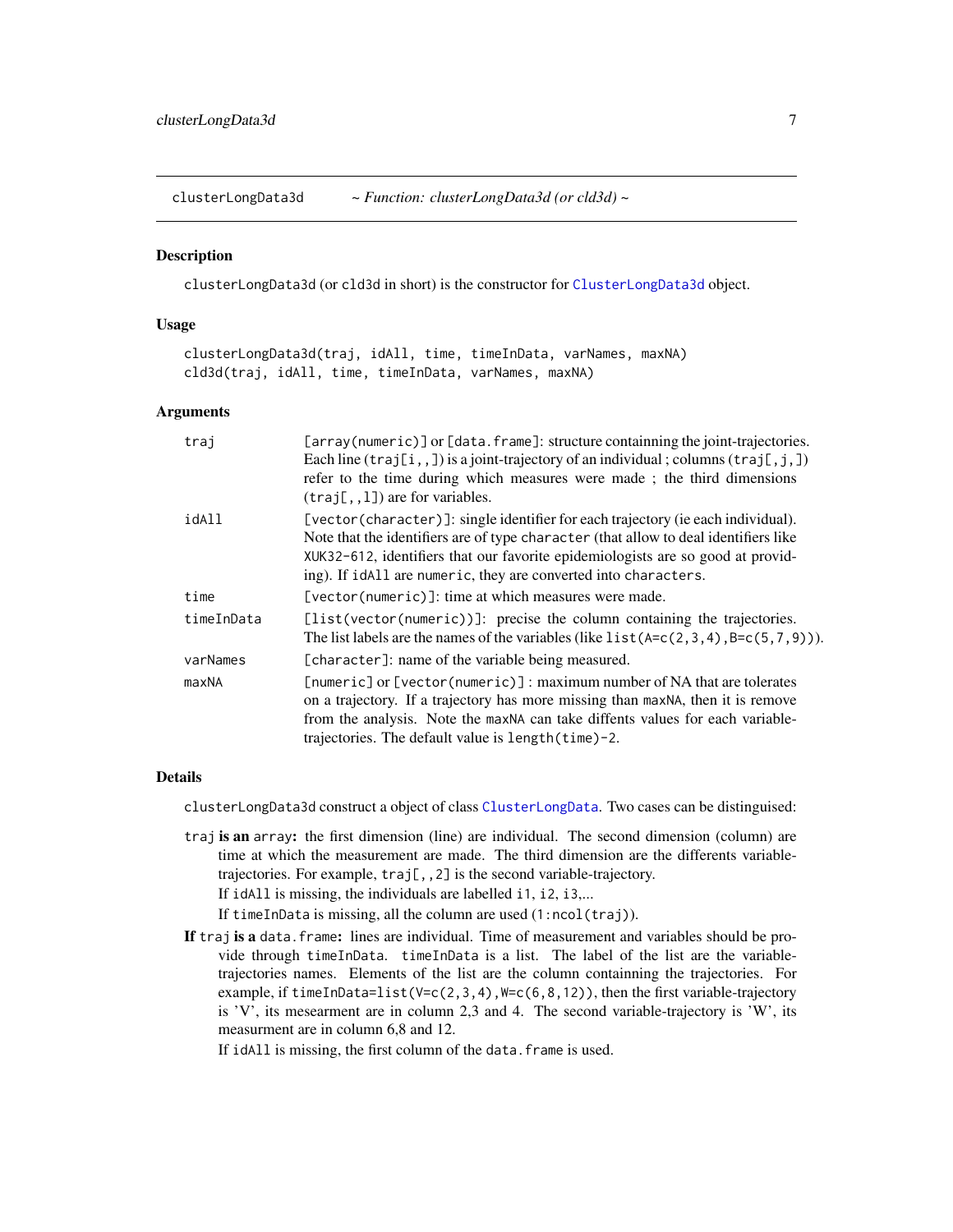# <span id="page-7-0"></span>Value

An object of class [ClusterLongData3d](#page-7-1).

# Examples

```
###############
### Building an array
tr1n <- array(c(1, 2, NA, 1, 4, NA, 6, 1, 8, 10, NA, 2, 3, NA, NA,4,NA,5, 6,3,4, 3,4,4, 4,NA,NA, 5,5,4),
            dim=c(3,5,2))
```

```
###############
```

```
### clusterLongData
```

```
### With maxNA=3
clusterLongData3d(traj=tr1n,
    idAll=as.character(c(100,102,104)),
    time=c(1,2,4,8,16),
    varNames=c("P","A"),
    maxNA=3
)
### With maxNA=2
### Individual 104 is exclude
clusterLongData3d(traj=tr1n,
    idAll=as.character(c(100,102,104)),
    time=c(1,2,4,8,16),
   varNames=c("P","A"),
   maxNA=2
```

```
\lambda
```
<span id="page-7-1"></span>ClusterLongData3d-class *~ Class: ClusterLongData3d ~*

# Description

ClusterLongData3d is an object containing joint-trajectories and associated [Partition](#page-0-0).

# Objects from the Class

[kml3d](#page-12-1) is an algorithm that builds a set of [Partition](#page-0-0) from joint longitudinal data. ClusterLongData3d is the object containing the original joint longitudinal data and all the Partition that kml3d finds.

When created, an ClusterLongData3d object simply contains initial data (the joint-trajectories). After the execution of kml3d, it contains the original data and the [Partition](#page-0-0) which has just been find by kml3d.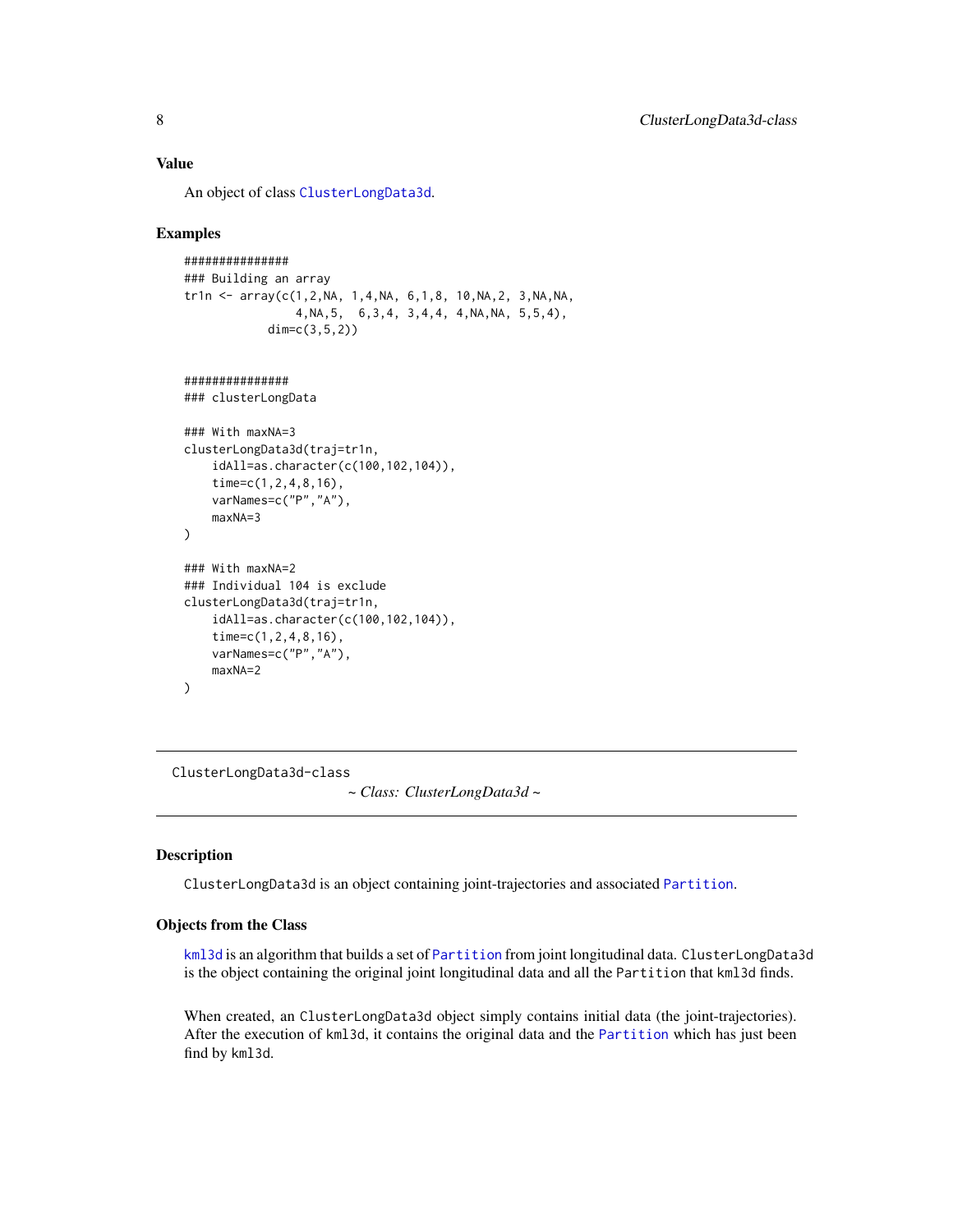<span id="page-8-0"></span>Note that if kml3d is executed several times, every new Partition are added to the original ones, no pre-existing Partition is erased.

# **Slots**

- idAll [vector(character)]: Single identifier for each of the joint-trajectory (each individual). Usefull for exporting clusters.
- idFewNA [vector(character)]: Restriction of idAll to the trajectories that does not have 'too many' missing value. See maxNA for details.
- time [numeric]: Time at which measures are made.
- varNames [vector(character)]: Names of the variable measured.
- traj [array(numeric)]: Contains the joint longitudianl data. Each horizontal plan (first dimension) corresponds to the trajectories of an individual. Vertical plans (second dimension) refer to the time at which measures are made. Transversal plans (the third dimension) are for variables.
- dimTraj [vector3(numeric)]: size of the array traj (ie c(length(idFewNA),length(time),length(varNames))).
- maxNA [numeric] or [vector(numeric)]: Individual whose trajectories contain more missing value than maxNA are exclude from traj and will no be use in the analysis. Their identifier is preserved in idAll but not in idFewNA. When maxNA is a single number, it is used for all the variables.
- reverse [matrix(numeric)]: contain the mean (first line) and the standard deviation (second line) used to normalize the data. Usefull to restaure the original data after a scaling operation.
- criterionActif [character]: Store the criterion name that will be used by functions that need a single criterion (like [plotCriterion](#page-0-0) or [ordered\)](#page-0-0).
- initializationMethod [vector(chararcter)]: list all the initialization method that has allready been used to find some Partition (usefull to not run several time a deterministic method).
- sorted [logical]: are the Partition curently hold in the object sorted in decreasing order ?
- c1 [list(Partition)]: list of Partition with 1 clusters.
- c2 [list(Partition)]: list of Partition with 2 clusters.
- c3 [list(Partition)]: list of Partition with 3 clusters.

...

c26 [list(Partition)]: list of Partition with 26 clusters.

#### Extends

Class [LongData3d](#page-0-0), directly. Class [ListPartition](#page-0-0), directly.

#### Methods

- object['xxx'] Get the value of the field xxx. Inherit from [LongData3d](#page-0-0) and [ListPartition](#page-0-0).
- object['xxx']<-value Set the field xxx to value. xxx. Inherit from [ListPartition](#page-0-0).
- [plot](#page-16-1) Display the ClusterLongData3d, one graph for each variable, according to a [Partition](#page-0-0).
- [plot3d](#page-18-1) Display two variables of the ClusterLongData3d in 3D according to a [Partition](#page-0-0).
- [plot3dPdf](#page-19-1) Export the AZY code for displaying two variables of the ClusterLongData3d in a 3D pdf graph.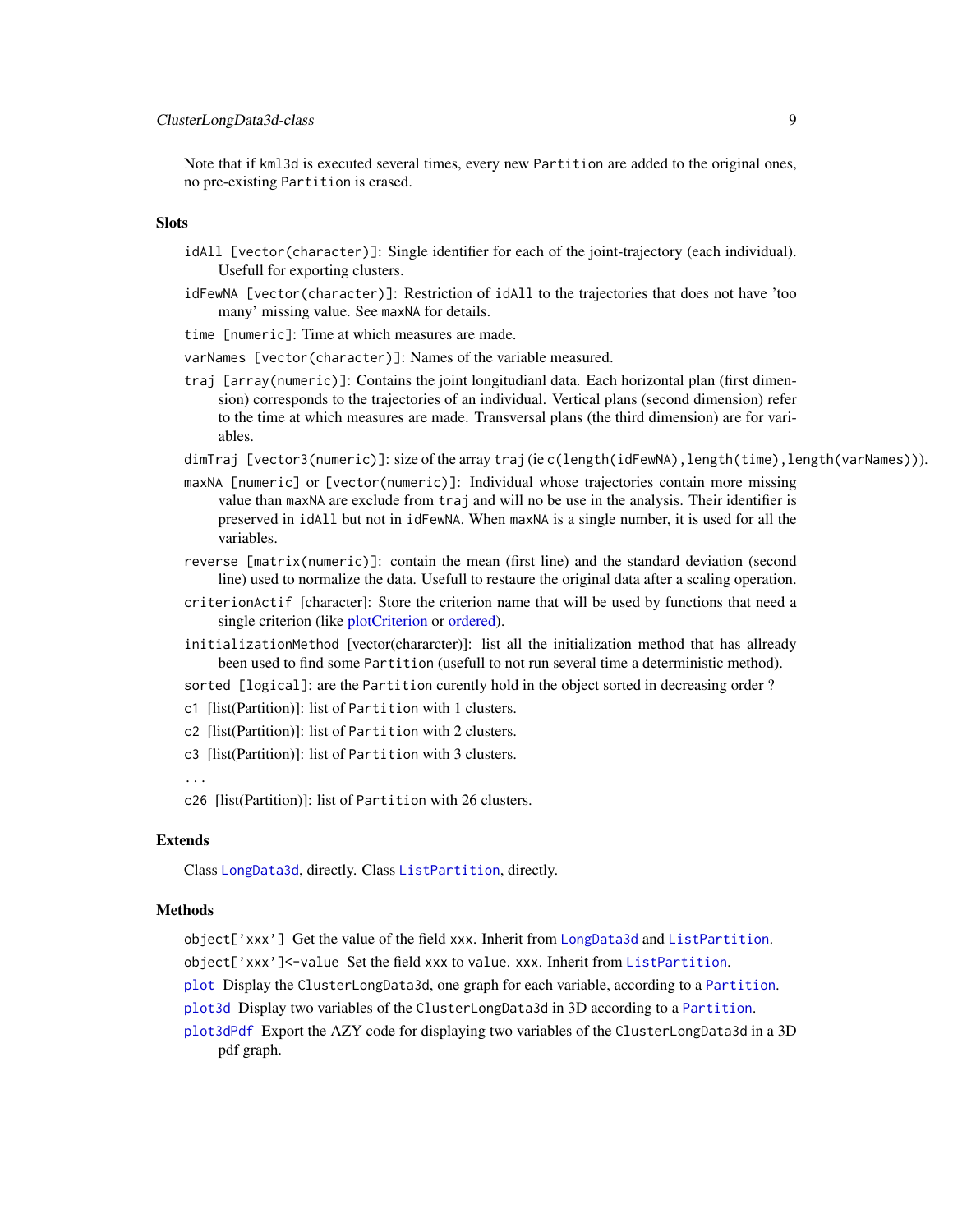# Special thanks

Special thanks to Boris Hejblum for debugging the '[' and '[<-' operators (the previous version was not compatible with the matrix package, which is used by lme4).

# Examples

```
### Building longData
traj <- array(c(1,2,3,1,4, 3,6,1,8,10, 1,2,1,3,2, 4,2,5,6,3, 4,3,4,4,4, 7,6,5,5,4),
            dim=c(3,5,2))
myCld <- clusterLongData3d(
    traj=traj,
    idAll=as.character(c(100,102,103)),
    time=c(1,2,4,8,15),
    varNames=c("P","A"),
    maxNA=3
)
### Show
myCld
### Get
myCld['varNames']
### Set
myCld['criterionActif']<-"Davies.Bouldin"
### Plot
plot(myCld)
```
dist3d *~ Function: dist3d ~*

#### Description

Compute the distante between two joint trajectories.

# Usage

```
dist3d(x, y, method = "euclidean", power = 2)
```
#### Arguments

| [matrix(numeric)]: first trajectory. The colomn are time, the line are vari-<br>ables.  |
|-----------------------------------------------------------------------------------------|
| [matrix(numeric)]: second trajectory. The colomn are time, the line are vari-<br>ables. |

<span id="page-9-0"></span>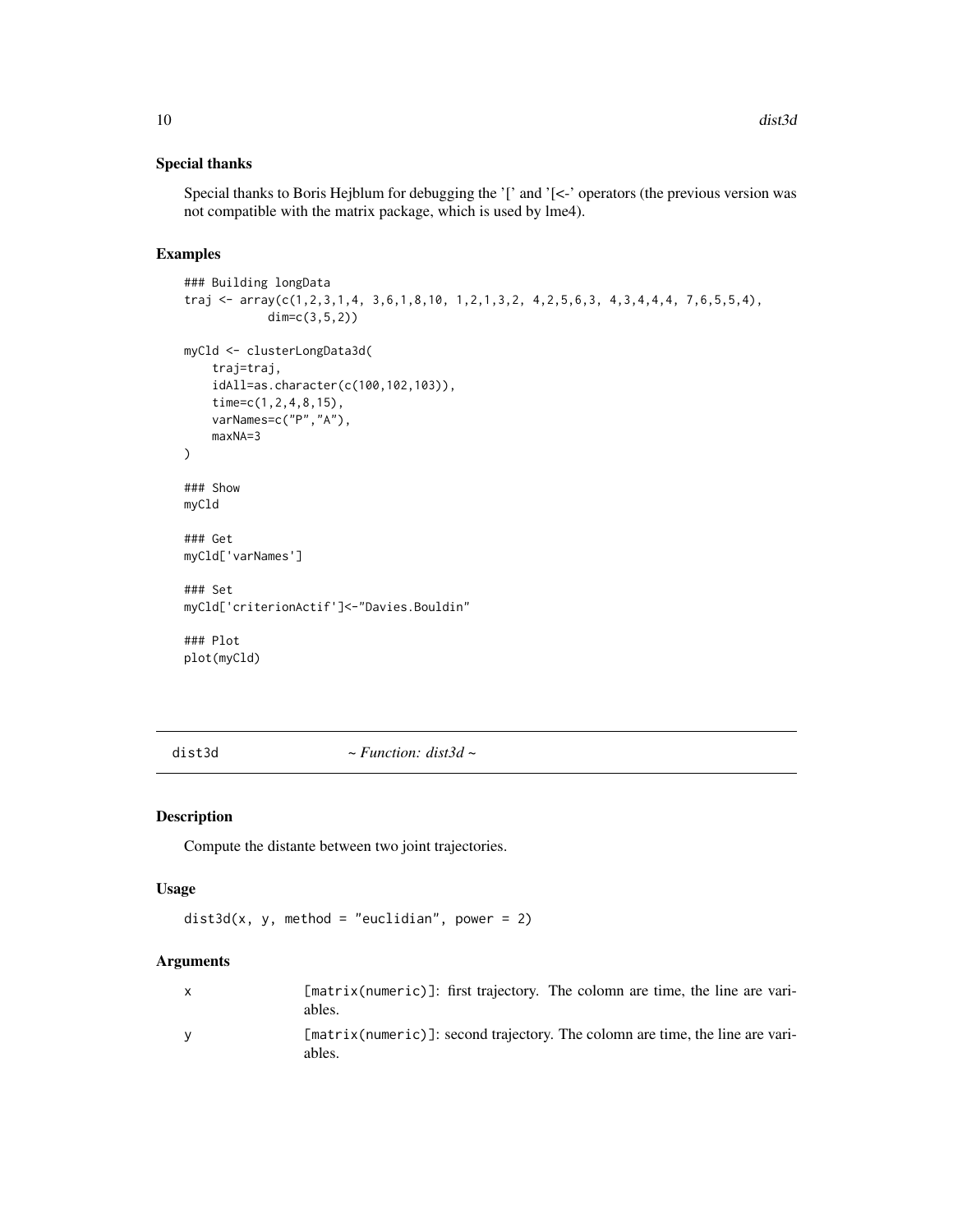<span id="page-10-0"></span>

| method | [character]: method used. Should be one of the method used by the function<br>dist. |
|--------|-------------------------------------------------------------------------------------|
| power  | [numeric]: if method="minkowski", power is the power used.                          |

#### Details

Compute the distante between two joint trajectories, using one of the distance define by [dist](#page-0-0).

#### Value

A numeric

# Examples

```
### Generate artificial data
myCld <- gald3d()
```
### Distance between individual 1 and 3 (there are in the same group) dist3d(myCld['traj'][1,,],myCld['traj'][3,,])

```
### Distance between individual 1 and 51 (there are in two different groups)
dist3d(myCld['traj'][1,,],myCld['traj'][51,,])
```
<span id="page-10-1"></span>generateArtificialLongData3d

*~ Function: generateArtificialLongData3d (or gald3d) ~*

#### <span id="page-10-2"></span>Description

This function builp up an artificial longitudinal data set (joint trajectories) an turn them into an object of class [ClusterLongData](#page-0-0).

#### Usage

```
gald3d(nbEachClusters=50,time=0:10,varNames=c("V","T"),
   meanTrajectories=list(function(t){c(0,0)},
       function(t){c(10,10)},function(t){c(10-t,10-t)}),
    personalVariation=function(t){c(rnorm(1,0,2),rnorm(1,0,2))},
    residualVariation=function(t){c(rnorm(1,0,2),rnorm(1,0,2))},
   decimal=2,percentOfMissing=0)
generateArtificialLongData3d(nbEachClusters=50,time=0:10,varNames=c("V","T"),
   meanTrajectories=list(function(t){c(0,0)},
       function(t){c(10,10)},function(t){c(10-t,10-t)}),
   personalVariation=function(t){c(rnorm(1,0,2),rnorm(1,0,2))},
    residualVariation=function(t){c(rnorm(1,0,2),rnorm(1,0,2))},
    decimal=2,percentOfMissing=0)
```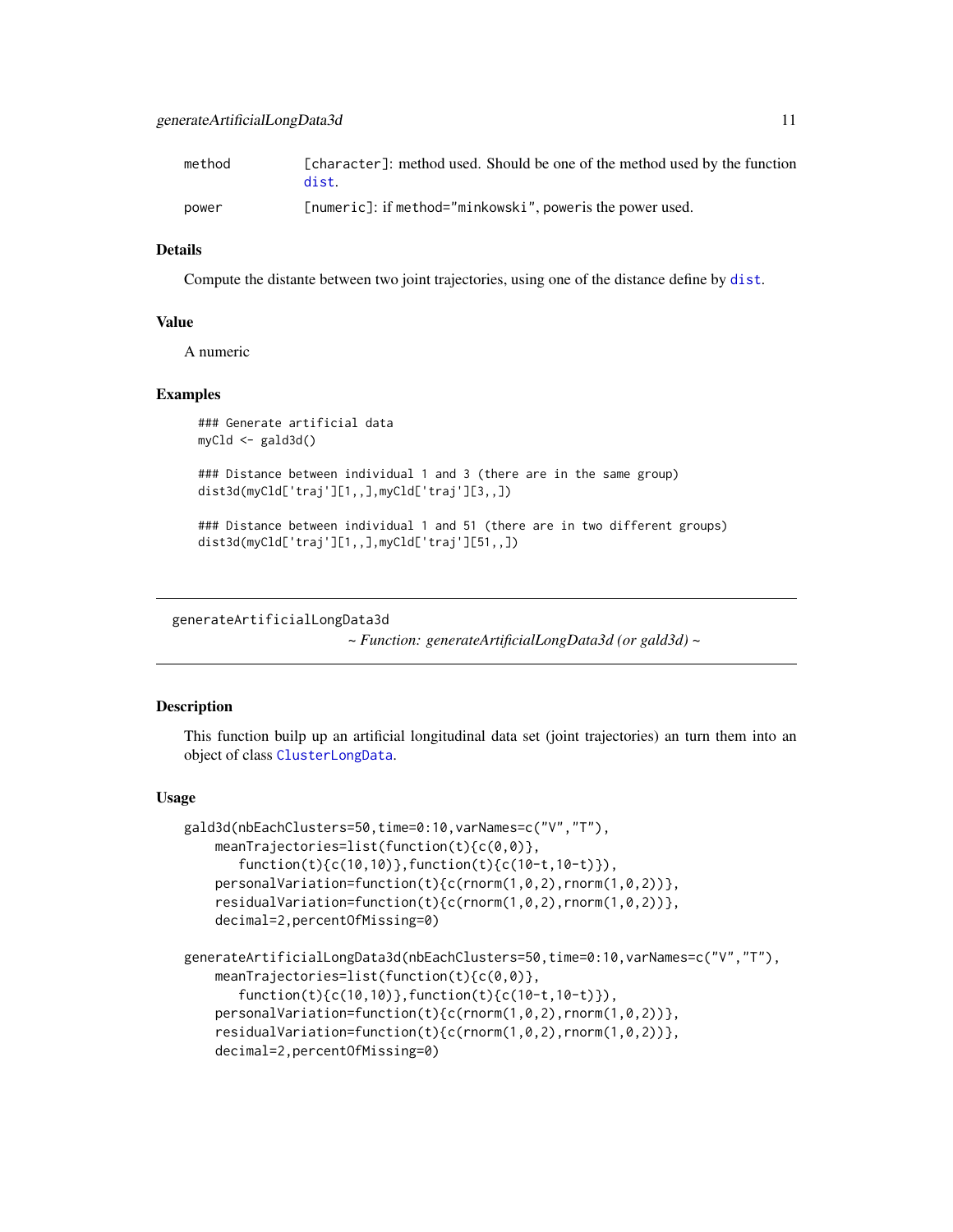# <span id="page-11-0"></span>Arguments

|                   | nbEachClusters [vector(numeric)]: number of trajectories that each cluster must contain. If<br>a single number is given, it is duplicated for all groups.                                                                                                                                                                                             |
|-------------------|-------------------------------------------------------------------------------------------------------------------------------------------------------------------------------------------------------------------------------------------------------------------------------------------------------------------------------------------------------|
| time              | [vector(numeric)]: time at which measures are made.                                                                                                                                                                                                                                                                                                   |
| varNames          | [vector(character)]: names of the variables.                                                                                                                                                                                                                                                                                                          |
| meanTrajectories  |                                                                                                                                                                                                                                                                                                                                                       |
|                   | [list(function)]: lists the functions that define the average trajectories of<br>each cluster. Each functions shall return a vector containing one value for each<br>variable of varNames.                                                                                                                                                            |
| personalVariation |                                                                                                                                                                                                                                                                                                                                                       |
|                   | [function] or [list(function)]: lists the functions defining the personnal<br>variation between an individual and the mean trajectories of its cluster. Note<br>that these function should be constant function (the personal variation can not<br>evolve with time). If a single function is given, it is duplicated for all groups<br>(see detail). |
| residualVariation |                                                                                                                                                                                                                                                                                                                                                       |
|                   | [function] or [list(function)]: lists the functions generating the noise of<br>each trajectory within its own cluster. Each functions shall return a vector con-<br>taining one value for each variable of varNames. If a single function is given, it<br>is duplicated for all groups.                                                               |
| decimal           | [numeric]: number of decimals used to round up values.                                                                                                                                                                                                                                                                                                |
| percentOfMissing  |                                                                                                                                                                                                                                                                                                                                                       |
|                   | [numeric]: percentage (between 0 and 1) of missing data generated in each<br>cluster. If a single value is given, it is duplicated for all groups. The missing<br>values are Missing Completly At Random (MCAR).                                                                                                                                      |
|                   |                                                                                                                                                                                                                                                                                                                                                       |

#### Details

generateArtificialLongData3d (gald3d in short) is a function that contruct a set of artificial joint longitudinal data. Each individual is considered as belonging to a group. This group follows a theoretical trajectory, function of time. These functions (one per group) are given via the argument meanTrajectories.

Within a group, the individual undergoes individal variations. Individual variations are given via the argument residualVariation.

The number of individuals in each group is given by nbEachClusters.

Finally, it is possible to add missing values randomly (MCAR) striking the data thanks to percent Of Missing.

# Value

Object of class [ClusterLongData](#page-0-0).

# Author

Christophe Genolini 1. UMR U1027, INSERM, Université Paul Sabatier / Toulouse III / France 2. CeRSME, EA 2931, UFR STAPS, Université de Paris Ouest-Nanterre-La Défense / Nanterre / France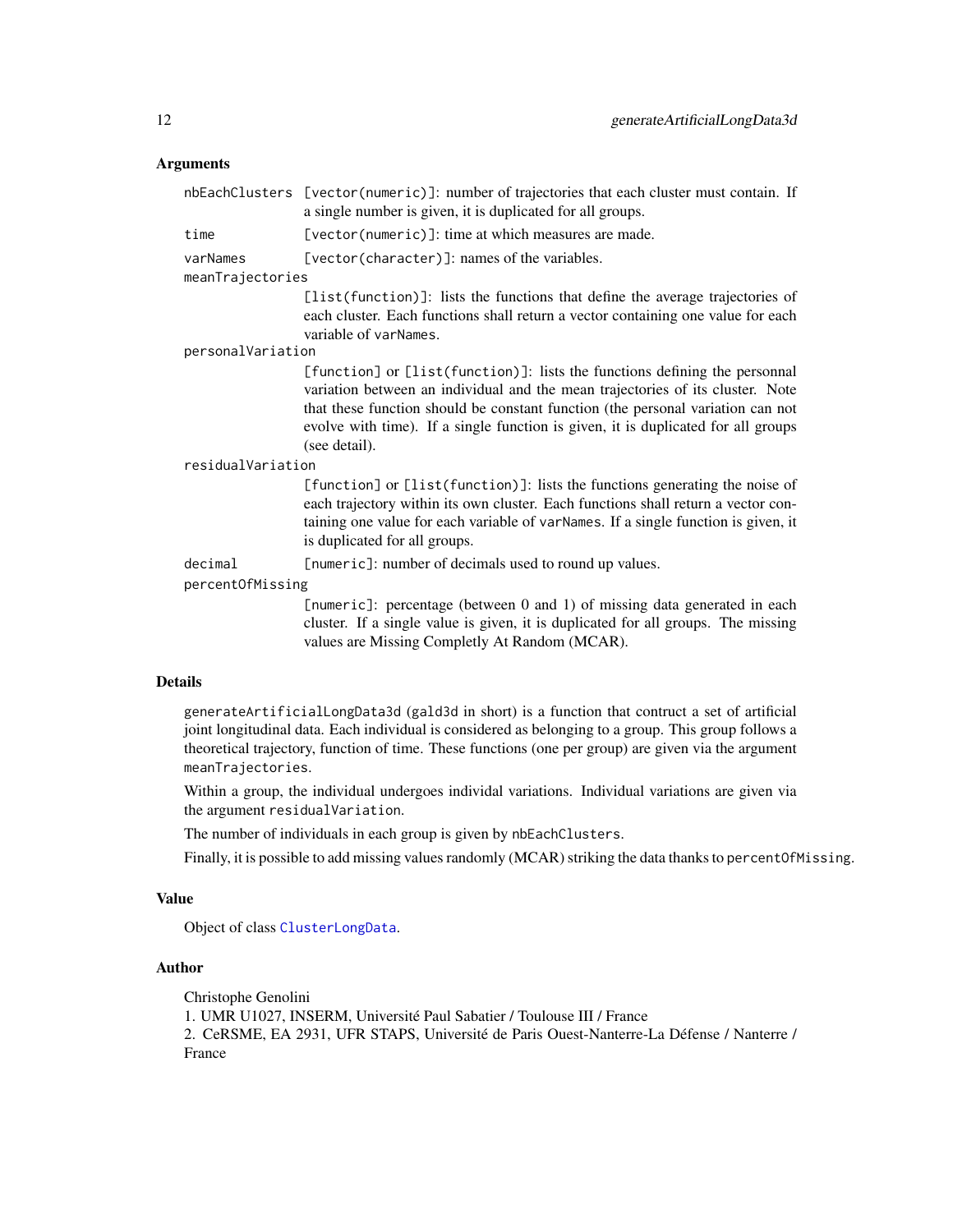#### <span id="page-12-0"></span> $km13d$  13

# References

[1] C. Genolini and B. Falissard "KmL: k-means for longitudinal data" Computational Statistics, vol 25(2), pp 317-328, 2010

[2] C. Genolini and B. Falissard "KmL: A package to cluster longitudinal data" Computer Methods and Programs in Biomedicine, 104, pp e112-121, 2011

# See Also

[ClusterLongData3d](#page-7-1), [clusterLongData3d](#page-6-1), [generateArtificialLongData](#page-0-0)

#### Examples

```
#####################
### Default example
ex1 <- generateArtificialLongData3d()
plot3d(ex1,parTraj=parTRAJ(col=rep(2:4,each=50)))
```
#### #####################

### 4 lines with unbalanced groups

```
ex2 <- generateArtificialLongData3d(
 nbEachClusters=c(5,10,20,40),
 meanTrajectories=list(
    function(t)c(t,t^3/100),
     function(t)c(0,t),
    function(t)c(t,t),
     function(t)c(0,t^3/100)
 ),
 residualVariation = function(t){c(rnorm(1,0,1),rnorm(1,0,1))}
)
plot3d(ex2,parTraj=parTRAJ(col=rep(1:4,time=c(5,10,20,40))))
```
<span id="page-12-1"></span>kml3d *~ Algorithm kml3d: K-means for Joint Longitidinal data ~*

# Description

kml3d is a new implementation of k-means for joint longitudinal data (or joint trajectories). This algorithm is able to deal with missing value and provides an easy way to re roll the algorithm several times, varying the starting conditions and/or the number of clusters looked for.

Here is the description of the algorithm. For an overview of the package, see [kml3d-package.](#page-1-1)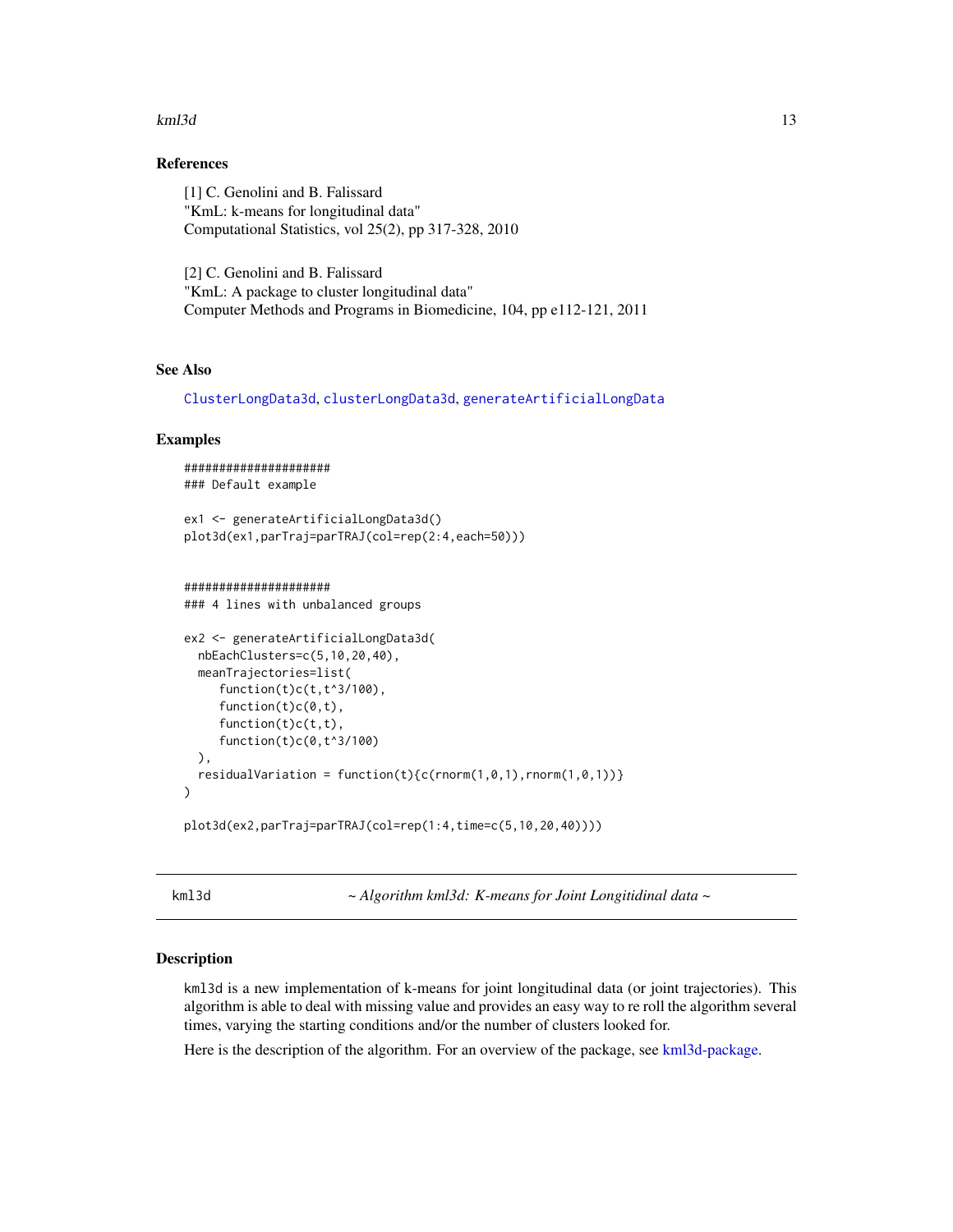#### <span id="page-13-0"></span>Usage

```
km13d(object, nbClusters = 2:6, nbRedrawing = 20, toPlot = "none",parAlgo = parKml3d())
```
#### Arguments

| object      | [ClusterLongData3d]: contains trajectories to clusterize and some Partition.                                                                                                                                                                                                                                                                                                                           |
|-------------|--------------------------------------------------------------------------------------------------------------------------------------------------------------------------------------------------------------------------------------------------------------------------------------------------------------------------------------------------------------------------------------------------------|
| nbClusters  | [vector(numeric)]: Vector containing the number of clusters with which kml3d<br>must work. By default, nbClusters is 2:6 which indicates that kml3d must<br>search partitions with respectively 2, then 3,  up to 6 clusters. Maximum<br>number of cluster is 26.                                                                                                                                      |
| nbRedrawing | [numeric]: Sets the number of time that k-means must be re-run (with different<br>starting conditions) for each number of clusters.                                                                                                                                                                                                                                                                    |
| toPlot      | [character]: during computation, kml3d can display some graphes. If toPlot="traj",<br>then the trajectories are plot (like with function plot, ClusterLongData). If<br>toPlot="criterion", the quality criterions are plot (like with function plotCriterion).<br>If to Plot="both", the graphic windows is split in two and both graphs are dis-<br>played. If "none", there is no graphical display. |
| parAlgo     | [ParKm1]: set the option used by km13d (like the starting condition, the im-<br>putation methods, the save frequency, the maximum number of iteration, , the<br>distance used) See ParKml for details. The default values are describe in<br>parKml3d.                                                                                                                                                 |

### Details

kml3d works on object of class ClusterLongData. For each number i included in nbClusters, kml3d computes a [Partition](#page-0-0) then stores it in the field cX of the object ClusterLongData according to its number of clusters 'X'. The algorithm starts over as many times as it is told in nbRedrawing. By default, it is executed for 2, 3, 4, 5 and 6 clusters 20 times each, namely 100 times.

When a Partition has been found, it is added to the slot  $c1$ ,  $c2$ ,  $c3$ , ... or  $c26$ .  $cX$  stores the all Partition with X clusters. Inside a sublist, the Partition are sorted from the biggest quality criterion to the smallest (the best are stored first, using [ordered,ListPartition](#page-0-0)), or not.

Note that Partition are saved throughout the algorithm. If the user interrupts the execution of kml3d, the result is not lost. If the user run kml3d on an object, then running kml3d again on the same object will add some new Partition to the one already found.

The possible starting conditions are defined in [initializePartition](#page-0-0).

# Value

A [ClusterLongData3d](#page-7-1) object, after having added some [Partition](#page-0-0) to it.

# **Optimisation**

Behind kml3d, there are two different procedures :

1. Fast: when the parameter distance is set to "euclidean3d" and toPlot is set to 'none' or 'criterion', kml3d call a C compiled (optimized) procedure.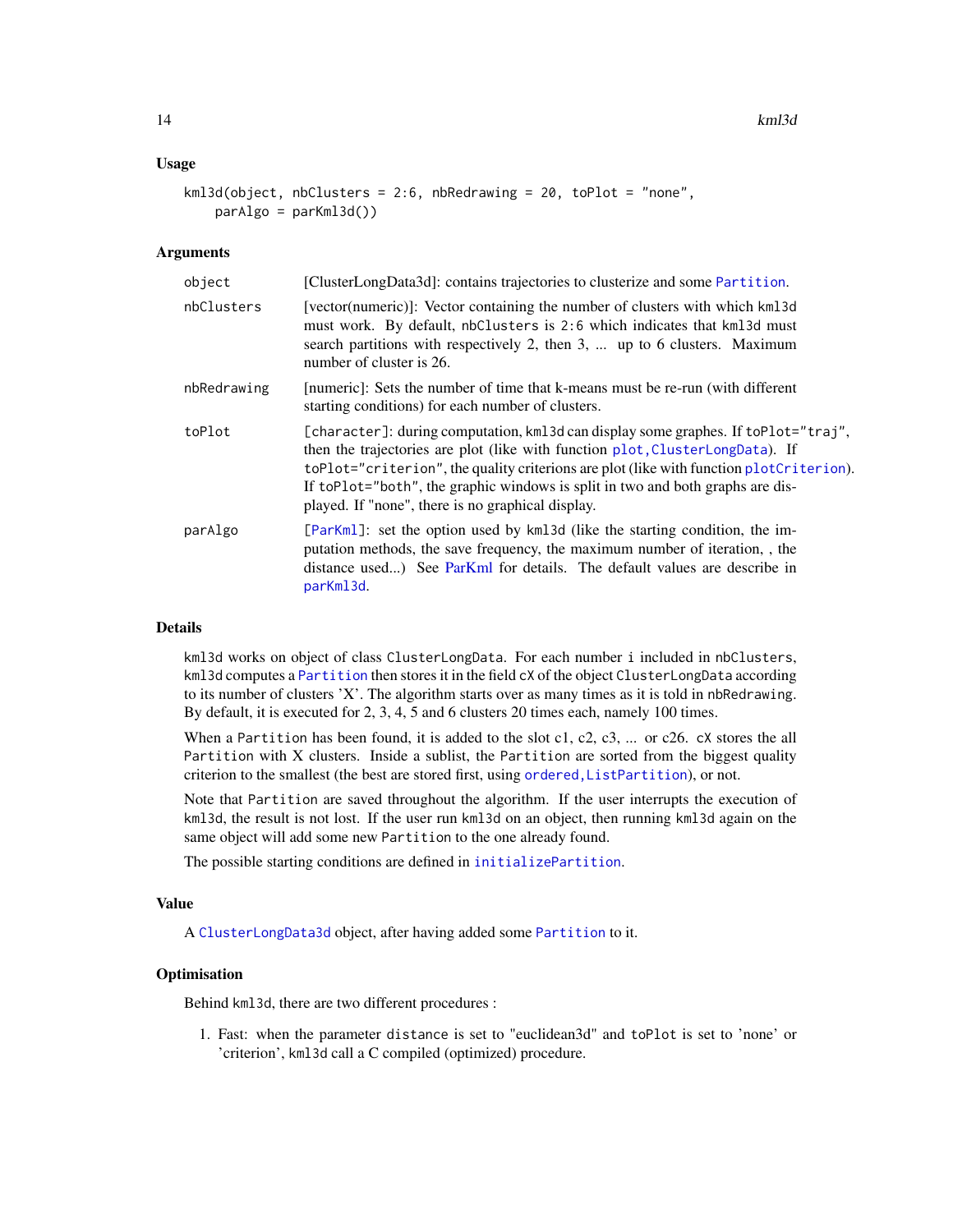#### <span id="page-14-0"></span>parKml3d 15

2. Slow: when the user defines its own distance or if he wants to see the construction of the clusters by setting toPlot to 'traj' or 'both', kml3d uses a R non compiled programmes.

The C prodecure is 25 times faster than the R one.

So we advice to use the R procedure 1/ for trying some new method (like using a new distance) or 2/ to "see" the very first clusters construction, in order to check that every thing goes right. Then it is better to switch to the C procedure (like we do in Example section).

If for a specific use, you need a different distance, feel free to contact the author.

# See Also

Overview: [kml3d-package](#page-1-1) Classes : [ClusterLongData3d](#page-7-1), [Partition](#page-0-0) Methods : [clusterLongData3d](#page-6-1), [choice](#page-0-0)

#### Examples

```
### Generation of some data
cld1 <- generateArtificialLongData3d(15)
### We suspect 2, 3, 4 or 5 clusters, we want 3 redrawing.
### We want to "see" what happen (so toPlot="both")
kml3d(cld1,2:5,3,toPlot="both")
### 3 seems to be the best.
### We don't want to see again, we want to get the result as fast as possible.
### Just, to check the overall process, we plot the criterion evolution
kml3d(cld1,3,10,toPlot="criterion")
```
<span id="page-14-1"></span>

parKml3d *~ Function: parKml3d ~*

#### **Description**

parKml3d is a constructor of object [ParKml](#page-0-0) that provide adequate default value for the use of function [kml3d](#page-12-1).

#### Usage

```
parKml3d(saveFreq = 100, maxIt = 200, imputationMethod = "copyMean",
   distanceName = "euclidean3d", power = 2, distance = function() {
   }, centerMethod = meanNA, startingCond = "nearlyAll", nbCriterion =100,scale=TRUE)
```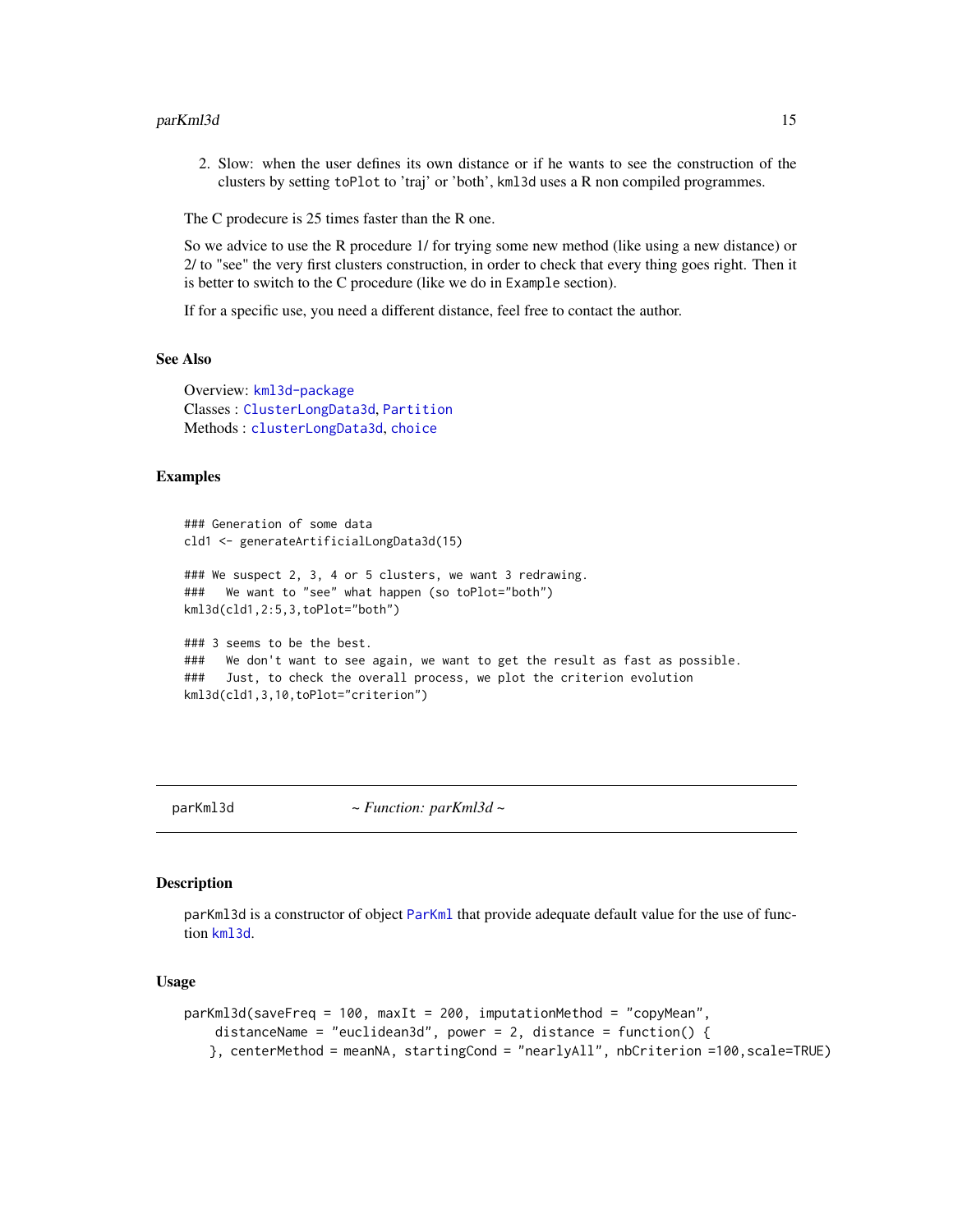# <span id="page-15-0"></span>Arguments

| saveFreq                  | [numeric]: Long computations can take several days. So it is possible to<br>save the object ClusterLongData3d on which works kml3d once in a while.<br>saveFreq defines the frequency of the saving process. The ClusterLongData3d<br>is saved every saveFreq clustering calculations. The object is saved in the file<br>objectName. Rdata in the curent folder.                                                             |
|---------------------------|-------------------------------------------------------------------------------------------------------------------------------------------------------------------------------------------------------------------------------------------------------------------------------------------------------------------------------------------------------------------------------------------------------------------------------|
| maxIt<br>imputationMethod | [numeric]: Set a limit to the number of iteration if convergence is not reached.                                                                                                                                                                                                                                                                                                                                              |
|                           | [character]: the calculation of quality criterion can not be done if some value<br>are missing. imputationMethod define the method use to impute the missing<br>value. See imputation for detail.                                                                                                                                                                                                                             |
| distanceName              | [character]: name of the distance used by k-means. If the distanceName<br>is "euclidean3d", a compiled optimized version specificaly design for joint-<br>trajectories version is used. Otherwise, the function define in the slot distance<br>is used.                                                                                                                                                                       |
| power                     | [numeric]: If distanceName="minkowski", this define the power that will be<br>used.                                                                                                                                                                                                                                                                                                                                           |
| distance                  | [numeric <- function(trajA, trajB)]: function that computes the distance<br>between two trajectories. If no function is specified, the Euclidian distance with<br>Gower adjustment (to deal with missing value) is used.                                                                                                                                                                                                      |
| centerMethod              | $funmeric < -$<br>function(vector(numeric))]: k-means algorithm<br>computes the centers of each cluster. It is possible to personalize the definition<br>of "center" by defining a function "centerMethod". This function should take<br>a vector of numeric as argument and return a single numeric -the center of the<br>vector-.                                                                                           |
| startingCond              | [character]: specifies the starting condition. Should be one of "randomAll",<br>"randomK", "maxDist", "kmeans++", "kmeans+", "kmeans-" or "kmeans-" (see<br>initializePartition for details). It also could take two specifics values: "all"<br>stands for c("maxDist","kmeans-") then an alternance of "kmeans-" and "ran-<br>domK" while "nearlyAll" stands for "kmeans-" then an alternance of "kmeans-"<br>and "randomK". |
| nbCriterion               | [numeric]: set the maximum number of quality criterion that are display on<br>the graph (since displaying a high criterion number an slow down the overall<br>process, the default value is 100).                                                                                                                                                                                                                             |
| scale                     | [logical]: if TRUE, then the data will be automaticaly scaled (using the func-<br>tion scale with default values) before the execution of k-means on joint trajec-<br>tories. Then the data will be restore (using the function restoreRealData) just<br>before the end of the function kml3d. This option has no effect on kml.                                                                                              |

# Details

parKml3d is a constructor of object [ParKml](#page-0-0) that provide adequate default value for the use of function [kml3d](#page-12-1).

# Value

An object [ParKml](#page-0-0).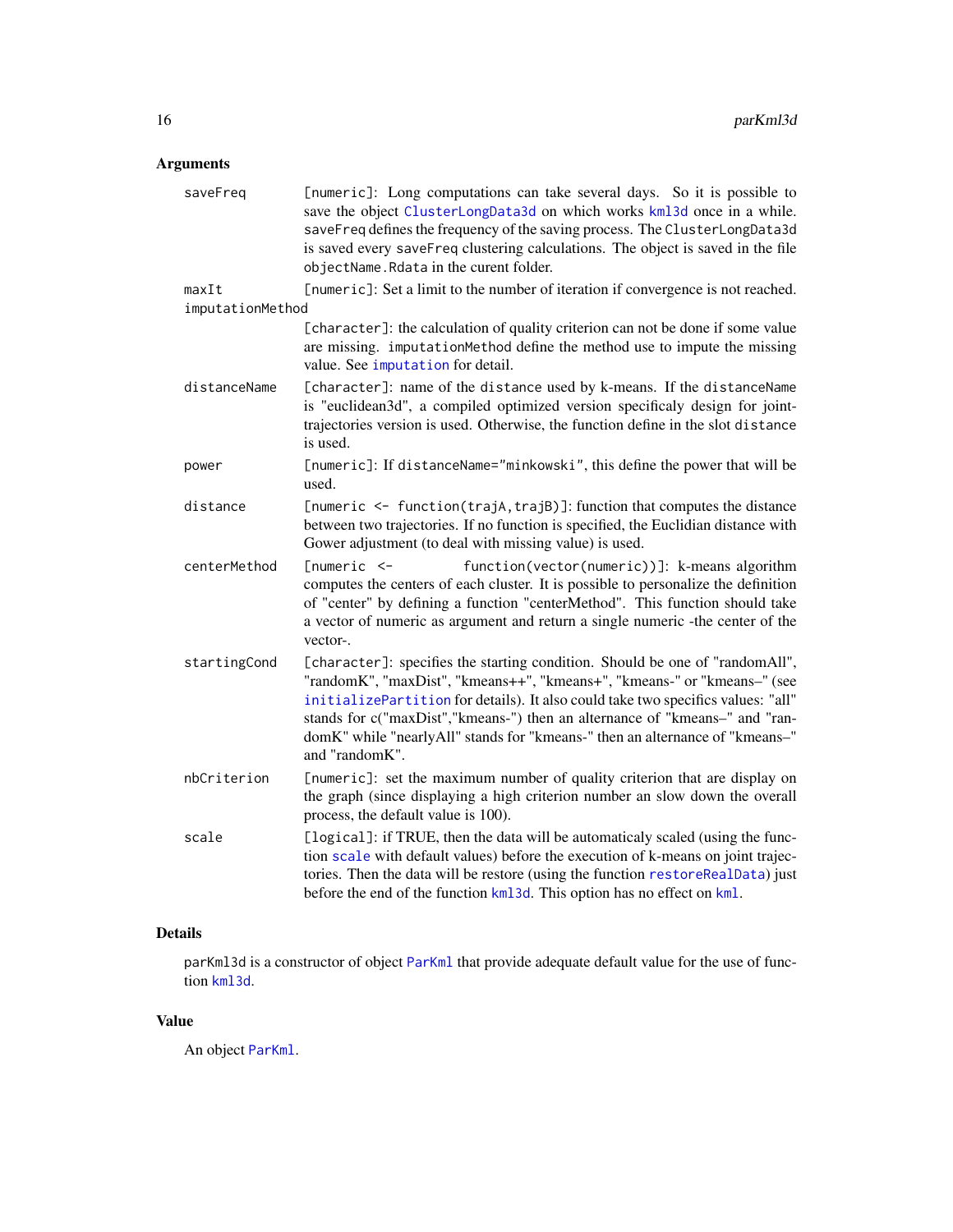# <span id="page-16-0"></span>plot, ClusterLongData3d 17

# Examples

```
### Generation of some data
cld1 <- generateArtificialLongData3d(c(15,15,15))
### Setting two different set of option :
(option1 <- parKml3d()(option2 <- parKml3d(centerMethod=function(x)median(x,na.rm=TRUE)))
### Running kml. Formaly, the second exemple is 'k-median'
kml3d(cld1,4,1,toPlot="both",parAlgo=option1)
kml3d(cld1,4,1,toPlot="both",parAlgo=option2)
```

```
plot,ClusterLongData3d
```
*~ Function: plot for ClusterLongData3d ~*

#### Description

plot the trajectories of an object [ClusterLongData3d](#page-7-1) relativly to a [Partition](#page-0-0). One graphe for each variable is displayed.

# Usage

```
## S4 method for signature 'ClusterLongData3d,ANY'
plot(x,y=NA,parTraj=parTRAJ(),parMean=parMEAN(),
   addLegend=TRUE,adjustLegend=-0.05,toPlot="both",nbCriterion=1000,...)
```
## Arguments

| $\times$ | [ClusterLongData3d]: Object containing the joint-trajectories to plot.                                                                                                                                                                                                                                                                                                                                                |
|----------|-----------------------------------------------------------------------------------------------------------------------------------------------------------------------------------------------------------------------------------------------------------------------------------------------------------------------------------------------------------------------------------------------------------------------|
| y        | [numeric] or [vector2(numeric)]: Give the Partition to represent. If y<br>is missing, the Partition with the highest quality criterion (the actif one) is<br>selected. If y is a number, the first Partition of the sublist $c-y$ is selected. If y<br>is a couple of numeric, the $y[2]$ th Partition of the sublist $c-y[1]$ is selected.                                                                           |
| parTraj  | [ParLongData]: Specification of the plotting parameters of the individual tra-<br>jectories. Fields that can be changes are 'type','col','pch','xlab' and 'ylab'. In<br>addition to the standard possible values, the option col="clusters" can be<br>use to color the individual trajectories according to their clusters (exemple:<br>parTraj=parTRAJ(type="o", col="clusters")). See ParLongData for de-<br>tails. |
| parMean  | [ParLongData]: Specification of the plotting parameters of the mean trajecto-<br>ries (only when y is non missing). Fields that can be changes are 'type','col','pch','pchPeriod'<br>and 'cex'. See ParLongData for details.                                                                                                                                                                                          |
| toPlot   | [character]: either 'traj' for plotting trajectories alone, 'criterion' for plotting<br>criterion alone, 'both' for plotting both or 'none' for not display anything.                                                                                                                                                                                                                                                 |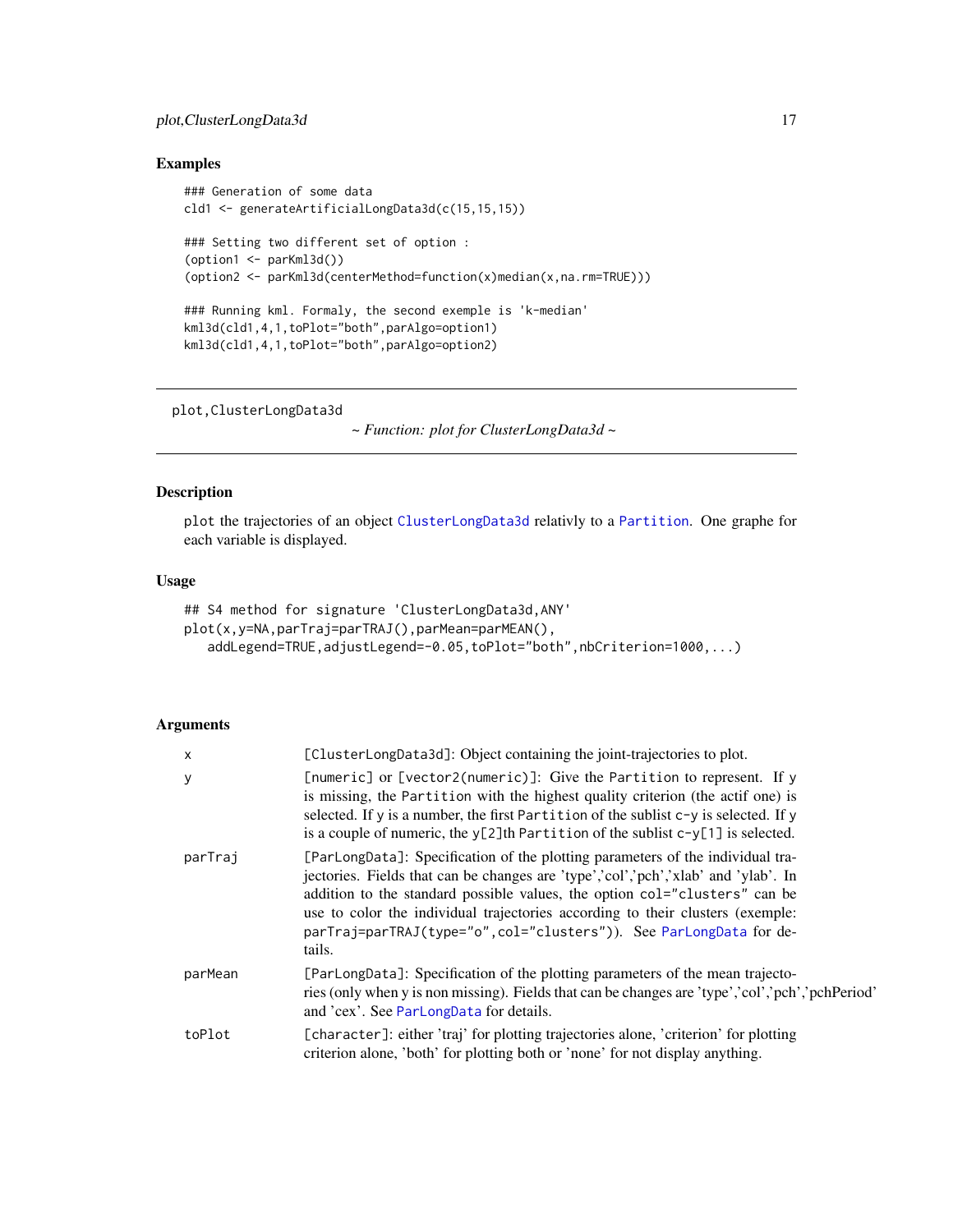<span id="page-17-0"></span>

| nbCriterion  | [numeric]: if a single criterion is given to criterion (and thus is displayed for<br>'all' the Partition), this slot alows to fix a limit on the number of points that<br>will be display. |
|--------------|--------------------------------------------------------------------------------------------------------------------------------------------------------------------------------------------|
| addLegend    | [logical]: should the legend be displayed?                                                                                                                                                 |
| adjustLegend | [numeric]: fix the hight of the legend                                                                                                                                                     |
| $\ddotsc$    | Some other parameters can be passed to the method (like "xlab" or "ylab".                                                                                                                  |

# Details

plot the trajectories of an object [ClusterLongData3d](#page-7-1) relativly to the 'best' [Partition](#page-0-0), or to the Partition define by y.

Graphical option concerning the individual trajectory (col, type, pch and xlab) can be change using parTraj. Graphical option concerning the cluster mean trajectory (col, type, pch, pchPeriod and cex) can be change using parMean. For more detail on parTraj and parMean, see object of class [ParLongData](#page-0-0).

# See Also

Overview: [kml3d-package](#page-1-1) Classes : [ClusterLongData3d](#page-7-1) Plot : [plotTraj](#page-0-0), [plotCriterion](#page-0-0)

#### Examples

################## ### Construction of the data

myCld <- gald3d()

### Basic plotting plot(myCld)

```
##################
```
### Changing graphical parameters 'par'

```
### No letters on the mean trajectories
kml3d(myCld,2:7,2)
plot(myCld,2,parMean=parMEAN(type="l"))
```
### Only one letter on the mean trajectories plot(myCld,3,parMean=parMEAN(pchPeriod=Inf))

```
### Color individual according to its clusters (col="clusters")
plot(myCld,4,parTraj=parTRAJ(col="clusters"))
```

```
### Mean without individual
plot(myCld,5,parTraj=parTRAJ(type="n"))
```
### No mean trajectories (type="n")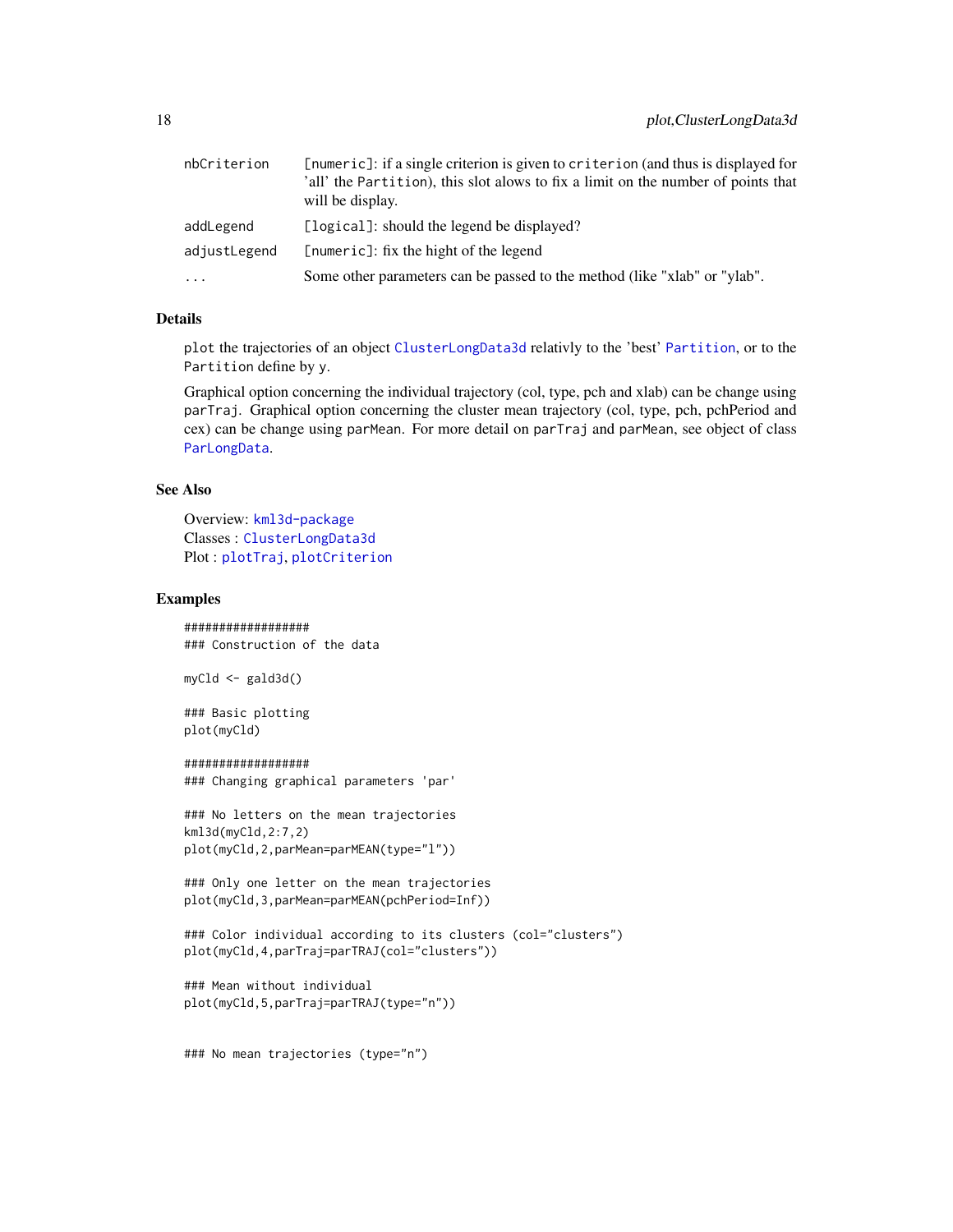```
### Color individual according to its clusters (col="clusters")
plot(myCld,6,parTraj=parTRAJ(col="clusters"),parMean=parMEAN(type="n"))
```

```
### Only few trajectories
plot(myCld,7,nbSample=10,parTraj=parTRAJ(col='clusters'),parMean=parMEAN(type="n"))
```
plot3d,ClusterLongData3d

```
~ Function: plot3d for ClusterLongData3d ~
```
# <span id="page-18-1"></span>Description

Plot two variables of a [ClusterLongData3d](#page-7-1) object in 3D, optionnaly relatively to a [Partition](#page-0-0).

# Usage

```
## S4 method for signature 'ClusterLongData3d,numeric'
plot3d(x,y,varY=1,varZ=2,
   parTraj=parTRAJ(),parMean=parMEAN(),...)
```
# Arguments

| $\times$ | [ClusterLongData3d]: Object containing the trajectories to plot.                                                                                                                                                                                                                                                                                            |
|----------|-------------------------------------------------------------------------------------------------------------------------------------------------------------------------------------------------------------------------------------------------------------------------------------------------------------------------------------------------------------|
| y        | [numeric] or [vector2(numeric)]: Define the Partition P that will be use<br>to plot the object. P is a Partition hold in the field c2, c3,  c26. If $y=c(a,b)$ ,<br>then $P$ is the Partition number $b$ with a clusters. If $y=a$ , then $P$ is the partition<br>number 1 with a clusters. If y is missing, P is the Partition with the best<br>criterion. |
| varY     | [numeric] or [character]: either the number or the name of the first variable<br>to display. 1 by default.                                                                                                                                                                                                                                                  |
| varZ     | [numeric] or [character]: either the number or the name of the second vari-<br>able to display. 2 by default.                                                                                                                                                                                                                                               |
| parTraj  | [ParLongData]: Set the graphical parameters used to plot the trajectories of the<br>ClusterLongData3d. See ParLongData for details.                                                                                                                                                                                                                         |
| parMean  | [ParLongData]: Set the graphical parameters used to plot the mean trajecto-<br>ries of each clusters ClusterLongData3d (only when y is non missing). See<br>ParLongData for details.                                                                                                                                                                        |
| $\cdots$ | Arguments to be passed to methods, such as graphical parameters.                                                                                                                                                                                                                                                                                            |

# Details

Plot two variables of a [ClusterLongData3d](#page-7-1) object in 3D. It use the [rgl](#page-0-0) library. The user can make the graphical representation turn using its mouse.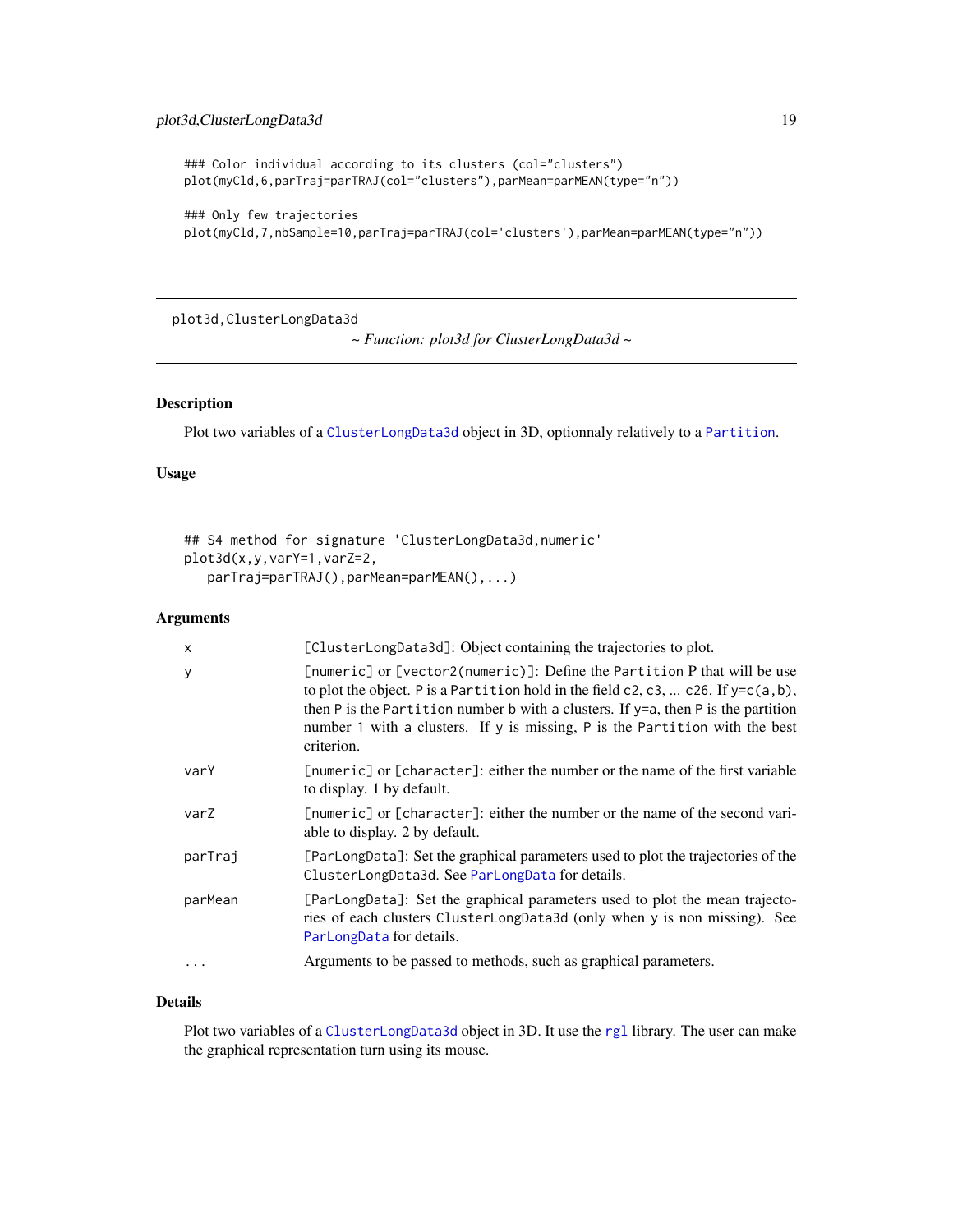# See Also

[ClusterLongData3d](#page-7-1)

# Examples

```
##################
### Real example on array
time=c(1,2,3,4,8,12,16,20)
id2=1:120
f <- function(id,t)((id-1)%%3-1) * t
g <- function(id,t)(id%%2+1)*t
h <- function(id,t)(id%%4-0.5)*(20-t)
myCld <- clusterLongData3d(array(cbind(outer(id2,time,f),outer(id2,time,g),
  outer(id2,time,h))+rnorm(120*8*3,0,3),dim=c(120,8,3)))
### Basic plot
plot(myCld,parTraj=parTRAJ(col=rep(1:6,20)))
### plot3d, variable 1 and 2
plot3d(myCld,parTraj=parTRAJ(col=rep(1:6,20)))
### plot3d, variable 1 and 3
plot3d(myCld,parTraj=parTRAJ(col=rep(1:6,20)),varZ=3)
plot3d(myCld,parTraj=parTRAJ(col="red"))
```
<span id="page-19-1"></span>plot3dPdf *~ Function: plot3dPdf for ClusterLongData3d ~*

# **Description**

Given a [ClusterLongData3d](#page-7-1) and a [Partition](#page-0-0), this function create Triangle objects representing the 3D plot of two variables of the main trajectories.

#### Usage

```
## S4 method for signature 'ClusterLongData3d,missing'
plot3dPdf(x,y,varY=1,varZ=2)
## S4 method for signature 'ClusterLongData3d,numeric'
plot3dPdf(x,y,varY=1,varZ=2)
```
# Arguments

x [ClusterLongData]: Object containing the trajectories to plot.

y [numeric]: Define Partition P that will be use to plot the object. P is a Partition hold in the field c2, c3, ... c26. If y=c(a,b), then P is the Partition number b with a clusters. If y=a, then P is the partition number 1 with a clusters. If y is missing, P is the Partition with the best criterion.

<span id="page-19-0"></span>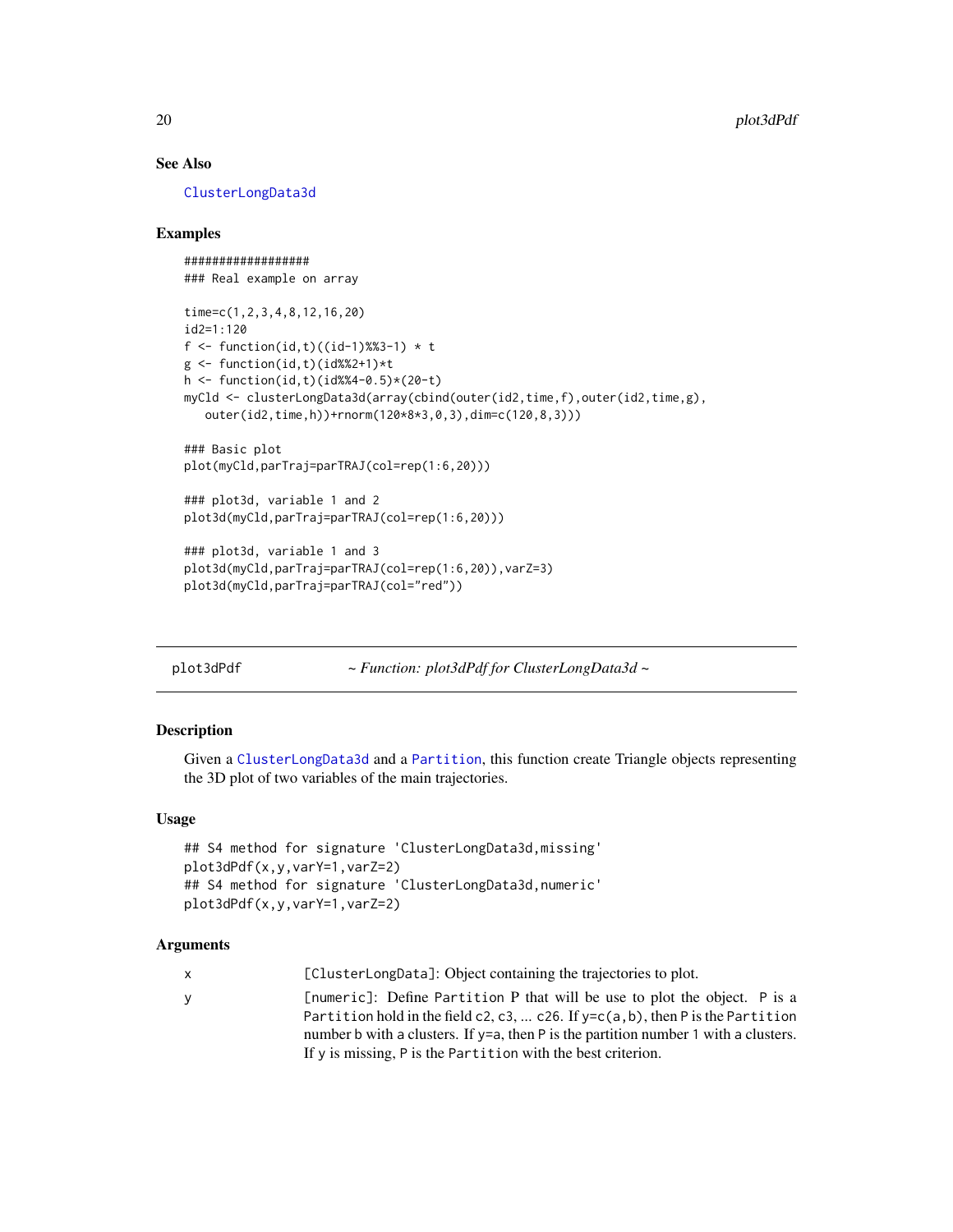## <span id="page-20-0"></span>plot3dPdf 21

# Details

Create Triangle objects representing the 3D plot of the main trajectories of a [ClusterLongData](#page-0-0).

The three functions [plot3dPdf](#page-19-1), [saveTrianglesAsASY](#page-0-0) and [makeLatexFile](#page-0-0) are design to export a 3D graph to a Pdf file. The process is the following:

- 1. [plot3dPdf](#page-19-1): Create a scene, that is a collection of Triangle object that represent a 3D images.
- 2. [saveTrianglesAsASY](#page-0-0): Export the scene in an '.asy' file.
- 3. '.azy' can not be include in LaTeX file. LaTeX can read only '.pre' file. So the next step is to use asymptote to convert '.asy' tp '.pre'. This is done by the command asy -inlineimage -tex pdflatex scene.azy.
- 4. The previous step did produce a file scene+0.prc that can be include in a LaTeX file. [makeLatexFile](#page-0-0) create a LaTeX file that is directly compilable (using pdfLatex). It produce a pdf file that contain the 3D object.

#### Value

A Triangle object.

#### Author(s)

Christophe Genolini INSERM U669 / PSIGIAM: Paris Sud Innovation Group in Adolescent Mental Health Modal'X / Universite Paris Ouest-Nanterre- La Defense

Contact author : <genolini@u-paris10.fr>

# References

Article "KmL: K-means for Longitudinal Data", in Computational Statistics, Volume 25, Issue 2 (2010), Page 317. Web site: <http://christophe.genolini.free.fr/kml>

# See Also

[makeTriangles](#page-0-0)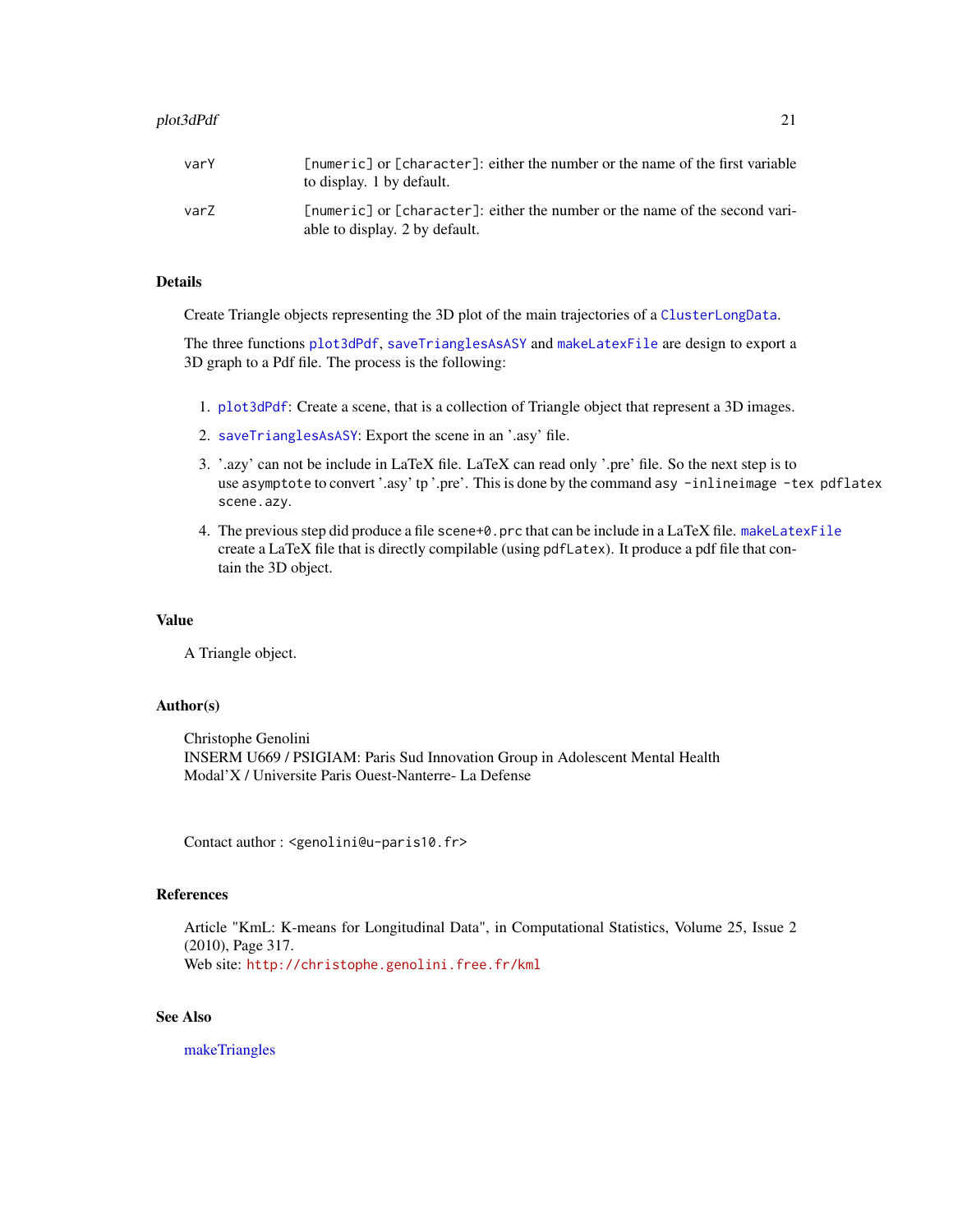# Examples

```
### Generating the data
myCld3d <- gald3d(c(5,5,5))
kml3d(myCld3d,3:4,1)
### Creation of the scene
scene <- plot3dPdf(myCld3d,3)
drawScene.rgl(scene)
### Export in '.azy' file
saveTrianglesAsASY(scene)
### Creation of a '.prc' file
# Open a console window, then run
# asy -inlineimage -tex pdflatex scene.azy
### Creation of the LaTeX main document
makeLatexFile()
### Creation of the '.pdf'
# Open a console window, then run
# pdfLatex main.tex
```
plotMeans3d,ClusterLongData3d

*~ Function: plotMeans3d for ClusterLongData3d ~*

# Description

Plot the means of two variables of a [ClusterLongData3d](#page-7-1) object in 3D relatively to a [Partition](#page-0-0).

# Usage

```
## S4 method for signature 'ClusterLongData3d,numeric'
plotMeans3d(x,y,varY=1,varZ=2,
   parTraj=parTRAJ(type="n"),parMean=parMEAN(),...)
```
# Arguments

| x    | [ClusterLongData3d]: Object containing the trajectories to plot.                                                                                                                                                                                                                          |
|------|-------------------------------------------------------------------------------------------------------------------------------------------------------------------------------------------------------------------------------------------------------------------------------------------|
| y    | [numeric] or [vector2(numeric)]: Define the Partition P that will be use<br>to plot the object. P is a Partition hold in the field c2, c3,  c26. If $y=c(a,b)$ ,<br>then $P$ is the Partition number b with a clusters. If $y=a$ , then $P$ is the partition<br>number 1 with a clusters. |
| varY | [numeric] or [character]: either the number or the name of the first variable<br>to display. 1 by default.                                                                                                                                                                                |

<span id="page-21-0"></span>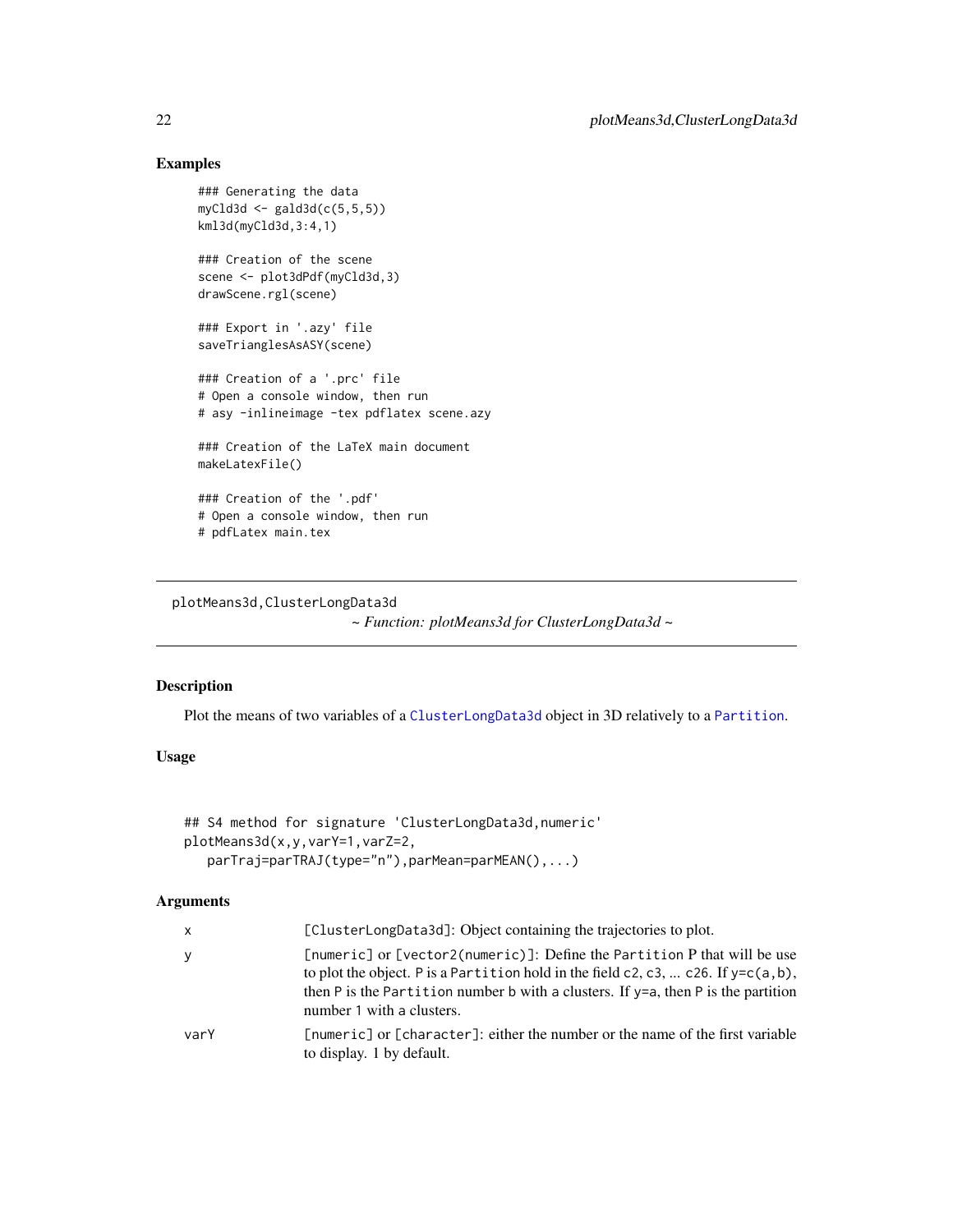<span id="page-22-0"></span>

| varZ     | [numeric] or [character]: either the number or the name of the second vari-<br>able to display. 2 by default.                                                                        |
|----------|--------------------------------------------------------------------------------------------------------------------------------------------------------------------------------------|
| parTraj  | [ParLongData]: Set the graphical parameters used to plot the trajectories of the<br>ClusterLongData3d. See ParLongData for details.                                                  |
| parMean  | [ParLongData]: Set the graphical parameters used to plot the mean trajecto-<br>ries of each clusters ClusterLongData3d (only when y is non missing). See<br>ParLongData for details. |
| $\cdots$ | Arguments to be passed to methods, such as graphical parameters.                                                                                                                     |

# Details

Plot two variables of a [ClusterLongData3d](#page-7-1) object in 3D. It use the [rgl](#page-0-0) library. The user can make the graphical representation turn using its mouse.

# See Also

### [ClusterLongData3d](#page-7-1)

#### Examples

```
##################
### Real example on array
time=c(1,2,3,4,8,12,16,20)
id2=1:120
f <- function(id,t)((id-1)%%3-1) * t
g \leftarrow function(id, t)(id\%2+1)*th <- function(id,t)(id%%4-0.5)*(20-t)
myCld <- clusterLongData3d(array(cbind(outer(id2,time,f),outer(id2,time,g),
   outer(id2,time,h))+rnorm(120*8*3,0,3),dim=c(120,8,3)))
kml3d(myCld,3:4,2)
### Basic plot
plotMeans3d(myCld,3)
### plotMeans3d, variable 1 and 3
plotMeans3d(myCld,4,varZ=3)
plotMeans3d(myCld,3,parTraj=parTRAJ(col="red"))
```
plotTraj3d,ClusterLongData3d *~ Function: plotTraj3d for ClusterLongData3d ~*

# Description

Plot the trajectories of two variables of a [ClusterLongData3d](#page-7-1) object in 3D relatively to a [Partition](#page-0-0).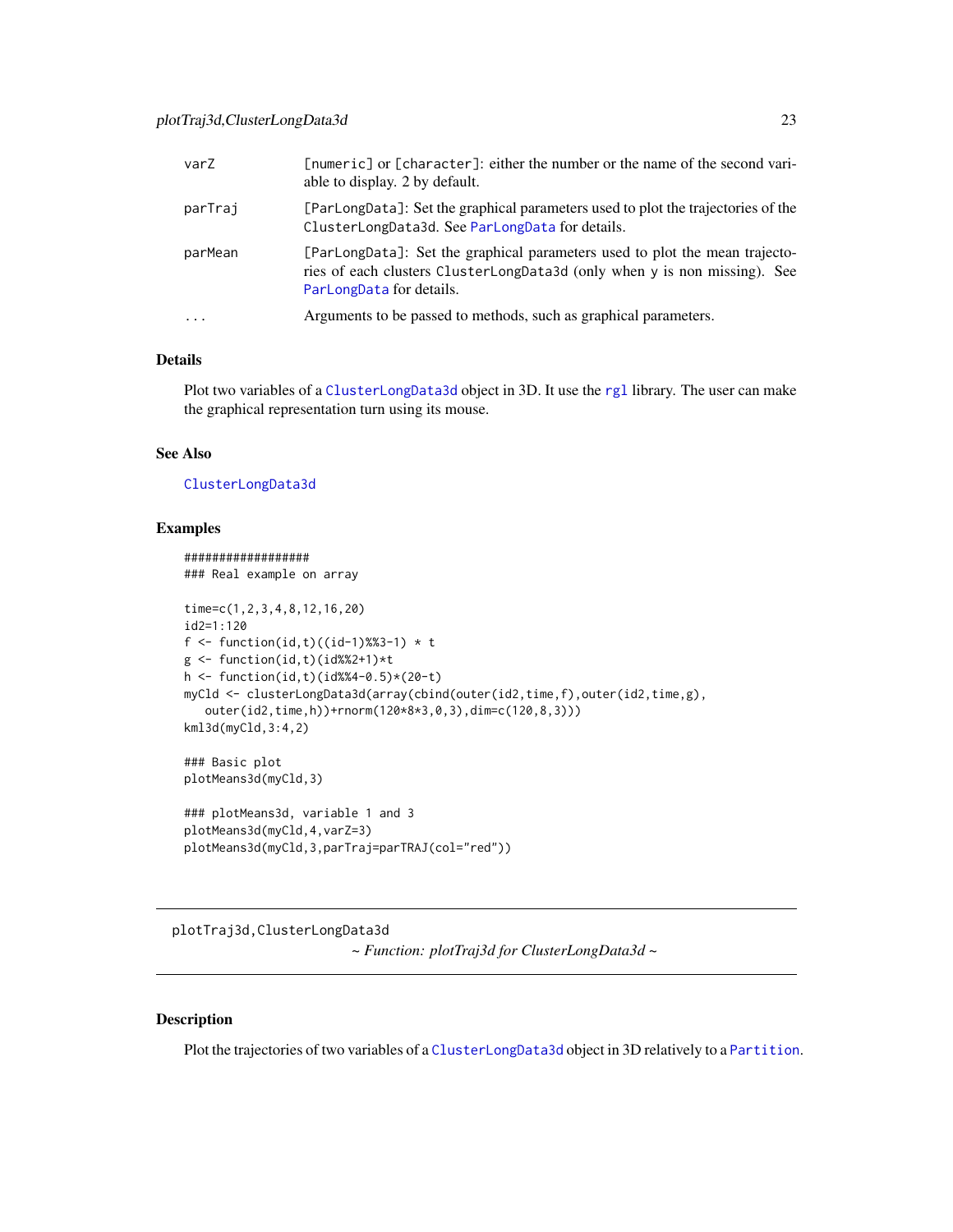# <span id="page-23-0"></span>Usage

```
## S4 method for signature 'ClusterLongData3d,numeric'
plotTraj3d(x,y,varY=1,varZ=2,
   parTraj=parTRAJ(col="clusters"),parMean=parMEAN(type="n"),...)
```
# Arguments

| $\mathsf{x}$ | [ClusterLongData3d]: Object containing the trajectories to plot.                                                                                                                                                                                                                             |
|--------------|----------------------------------------------------------------------------------------------------------------------------------------------------------------------------------------------------------------------------------------------------------------------------------------------|
| У            | [numeric] or [vector2(numeric)]: Define the Partition P that will be use<br>to plot the object. P is a Partition hold in the field c2, c3,  c26. If $y=c(a, b)$ ,<br>then $P$ is the Partition number $b$ with a clusters. If $y=a$ , then $P$ is the partition<br>number 1 with a clusters. |
| varY         | [numeric] or [character]: either the number or the name of the first variable<br>to display. 1 by default.                                                                                                                                                                                   |
| varZ         | [numeric] or [character]: either the number or the name of the second vari-<br>able to display. 2 by default.                                                                                                                                                                                |
| parTraj      | [ParLongData]: Set the graphical parameters used to plot the trajectories of the<br>ClusterLongData3d. See ParLongData for details.                                                                                                                                                          |
| parMean      | [ParLongData]: Set the graphical parameters used to plot the mean trajecto-<br>ries of each clusters ClusterLongData3d (only when y is non missing). See<br>ParLongData for details.                                                                                                         |
| $\cdots$     | Arguments to be passed to methods, such as graphical parameters.                                                                                                                                                                                                                             |

# Details

Plot the means trajectories of two variables of a [ClusterLongData3d](#page-7-1) object in 3D. It use the [rgl](#page-0-0) library. The user can make the graphical representation turn using its mouse.

# See Also

[ClusterLongData3d](#page-7-1)

# Examples

```
##################
### Real example on array
```

```
time=c(1,2,3,4,8,12,16,20)
id2=1:120
f <- function(id,t)((id-1)%%3-1) * t
g \leftarrow function(id, t)(id\%2+1)*th <- function(id,t)(id%%4-0.5)*(20-t)
myCld <- clusterLongData3d(array(cbind(outer(id2,time,f),outer(id2,time,g),
  outer(id2,time,h))+rnorm(120*8*3,0,3),dim=c(120,8,3)))
kml3d(myCld,3:4,2)
```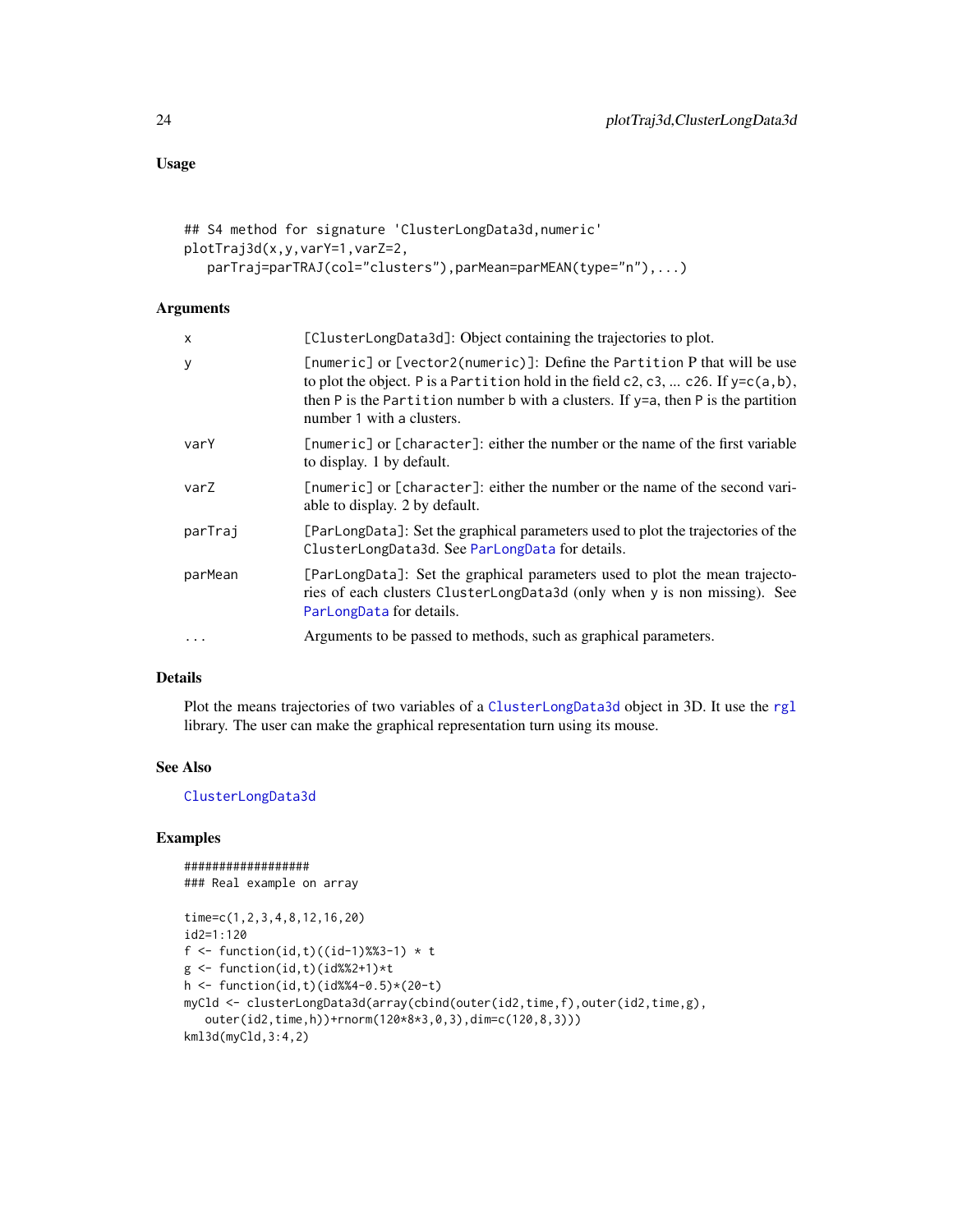#### <span id="page-24-0"></span>pregnandiol 25

```
### Basic plot
plotMeans3d(myCld,3)
### plotTraj3d, variable 1 and 3
plotMeans3d(myCld,4,varZ=3)
plotMeans3d(myCld,3,parMean=parMEAN(col="red"))
```
pregnandiol *NA*

#### **Description**

These longitudinal data are extract form the QUIDEL database whose aims is to studies hormone profiles among women who have no fertility problem.

#### Usage

data(pregnandiol)

#### Format

Some longitudinal data in wide format. It includes 107 women who have been followed during up to 49 days. Each column correspond to a specific time meseaurement. The outcome is the hormone "pregnandiol".

id unique idenfier for each patient.

- day1 Measurement of pregnandiol at day 1.
- day2 Measurement of pregnandiol at day 2.

day3 Measurement of pregnandiol at day 3.

... ...

day 49 Measurement of pregnandiol at day 49.

#### Details

The QUIDEL database aims to gain better knowledge of hormone profiles among women who have no fertility problem. This database has been described as the largest existing database on hormone profiles in the normal human menstrual cycle, involving ultrasound scan of the day of ovulation [eco06]. It involves 107 women and 283 cycles in all, with identification of the day of ovulation and daily titration of the levels of the four main hormones in the ovulation cycle. The database belongs to the laboratory in charge of the analysis of hormone trajectories (CNRS 5558, René Ecochard). It has already been the subject of numerous publications, including [eco00, eco01].

#### Source

QUIDEL cohort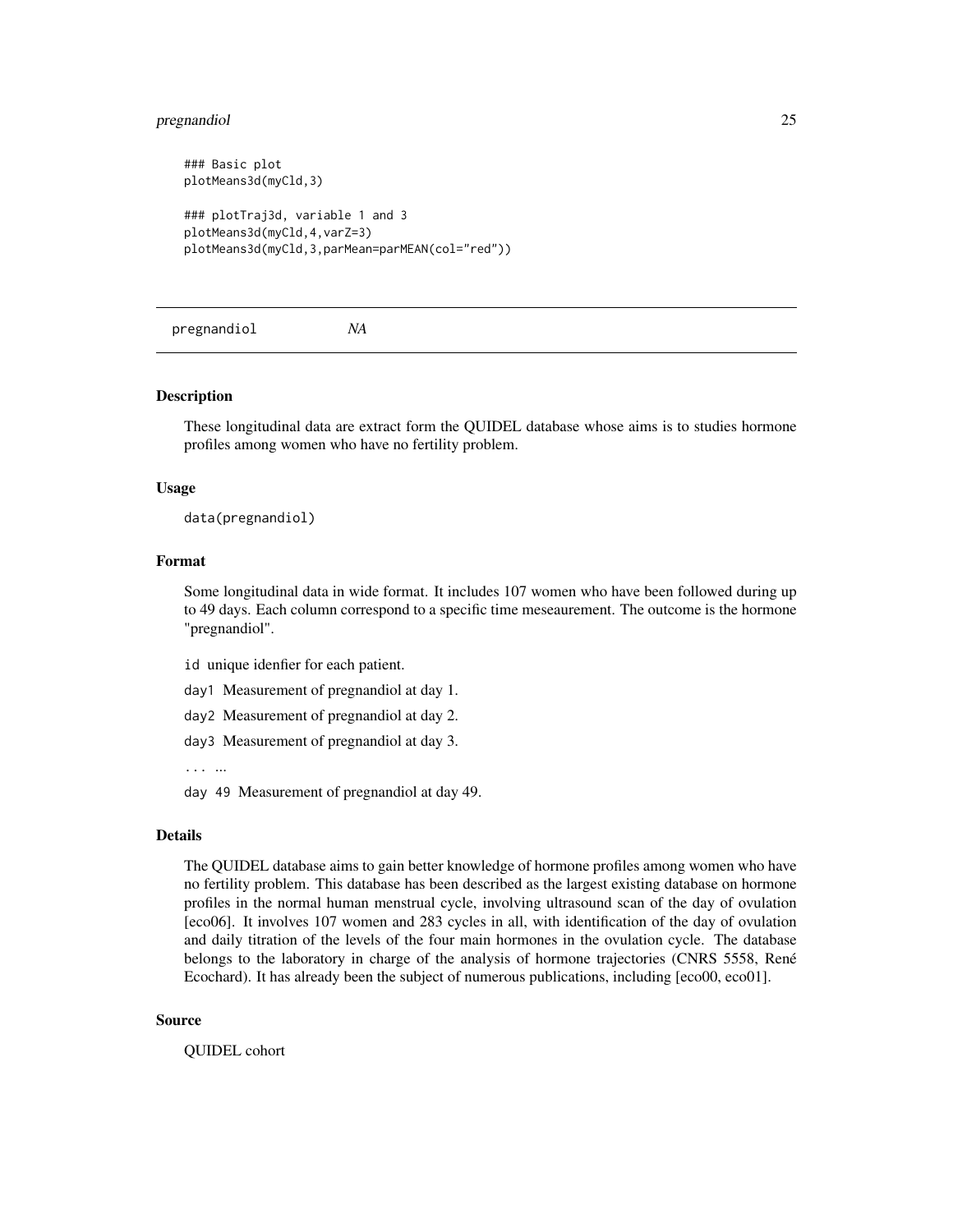# References

[eco00] Ecochard R, Gougeon A. Side of ovulation and cycle characteristics in normally fertile women. Human reproduction (Oxford, England). 2000;15(4):752-755.

[eco01] Ecochard R et al. Chronological aspects of ultrasonic, hormonal, and other indirect indices of ovulation. BJOG : an international journal of obstetrics and gynaecology. 2001;108(8):822-829.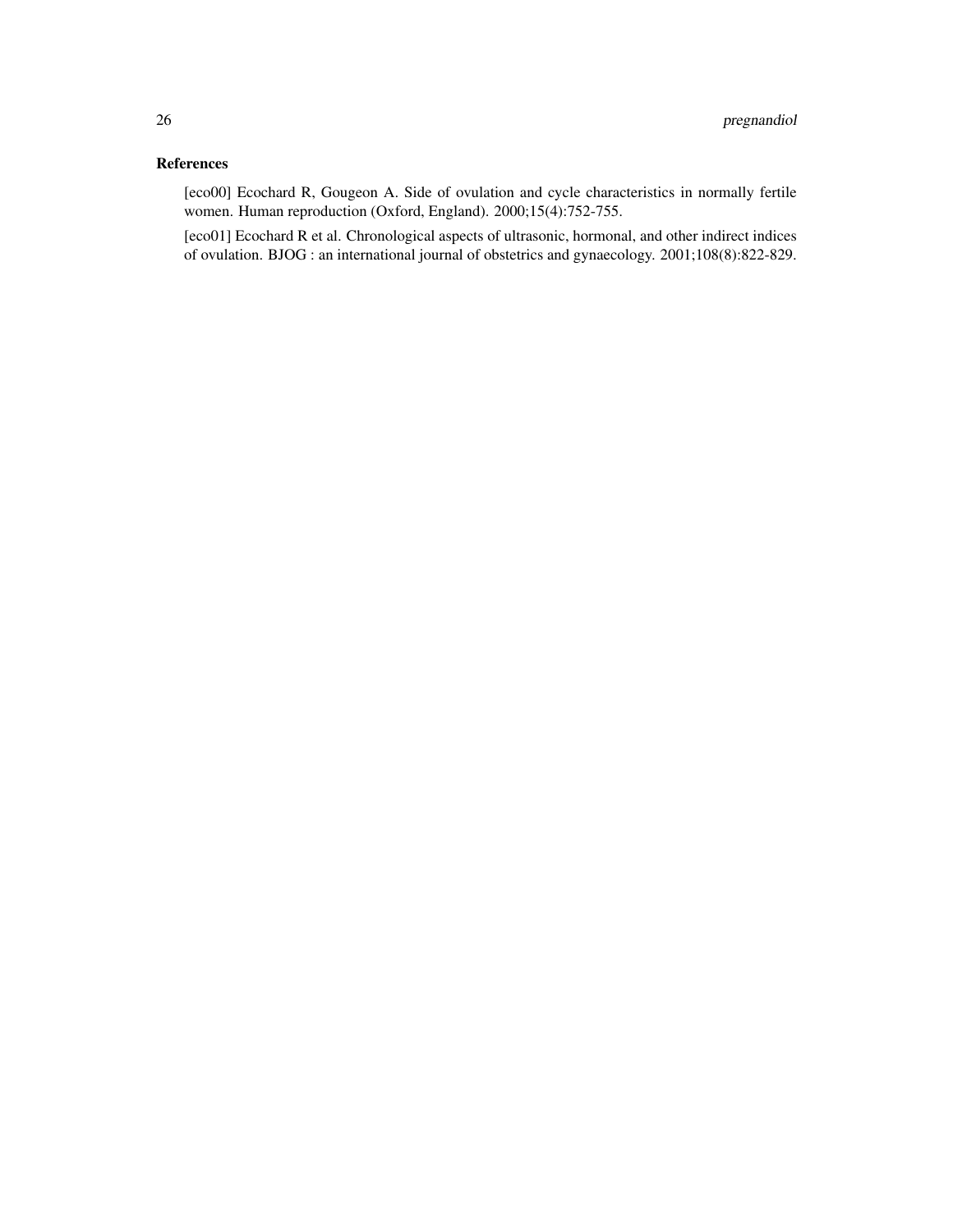# <span id="page-26-0"></span>**Index**

∗Topic aplot plot3d,ClusterLongData3d, [19](#page-18-0) plotMeans3d,ClusterLongData3d, [22](#page-21-0) plotTraj3d,ClusterLongData3d, [23](#page-22-0) ∗Topic chron kml3d, [13](#page-12-0) kml3d-package, [2](#page-1-0) plot,ClusterLongData3d, [17](#page-16-0) ∗Topic classes ClusterLongData3d-class, [8](#page-7-0) ∗Topic classif kml3d, [13](#page-12-0) kml3d-package, [2](#page-1-0) plot,ClusterLongData3d, [17](#page-16-0) ∗Topic clusters pregnandiol, [25](#page-24-0) ∗Topic cluster generateArtificialLongData3d, [11](#page-10-0) kml3d, [13](#page-12-0) kml3d-package, [2](#page-1-0) plot,ClusterLongData3d, [17](#page-16-0) ∗Topic datagen generateArtificialLongData3d, [11](#page-10-0) ∗Topic documentation pregnandiol, [25](#page-24-0) ∗Topic dplot kml3d, [13](#page-12-0) kml3d-package, [2](#page-1-0) plot,ClusterLongData3d, [17](#page-16-0) ∗Topic iplot kml3d-package, [2](#page-1-0) plot,ClusterLongData3d, [17](#page-16-0) ∗Topic models kml3d-package, [2](#page-1-0) ∗Topic nonparametric kml3d, [13](#page-12-0) kml3d-package, [2](#page-1-0) ∗Topic package kml3d-package, [2](#page-1-0)

plot3d,ClusterLongData3d, [19](#page-18-0) plotMeans3d,ClusterLongData3d, [22](#page-21-0) plotTraj3d,ClusterLongData3d, [23](#page-22-0) ∗Topic robust kml3d, [13](#page-12-0) kml3d-package, [2](#page-1-0) ∗Topic spatial kml3d, [13](#page-12-0) kml3d-package, [2](#page-1-0) plot,ClusterLongData3d, [17](#page-16-0) ∗Topic ts generateArtificialLongData3d, [11](#page-10-0) kml3d, [13](#page-12-0) kml3d-package, [2](#page-1-0) plot,ClusterLongData3d, [17](#page-16-0) plot3d,ClusterLongData3d, [19](#page-18-0) plotMeans3d,ClusterLongData3d, [22](#page-21-0) plotTraj3d,ClusterLongData3d, [23](#page-22-0) [,ClusterLongData3d,ANY,missing-method *(*ClusterLongData3d-class*)*, [8](#page-7-0) [,ClusterLongData3d-method *(*ClusterLongData3d-class*)*, [8](#page-7-0) [,ParChoice-method *(*kml3d-package*)*, [2](#page-1-0) [<-,ClusterLongData3d,character,missing,missing-method *(*ClusterLongData3d-class*)*, [8](#page-7-0) [<-,ClusterLongData3d-method *(*ClusterLongData3d-class*)*, [8](#page-7-0) [<-,ParChoice-method *(*kml3d-package*)*, [2](#page-1-0) affectIndiv3d, [4](#page-3-0)

calculTrajMean3d, *[5](#page-4-0)*, [5,](#page-4-0) *[6](#page-5-0)* choice, *[3](#page-2-0)*, *[15](#page-14-0)* cld3d, *[3](#page-2-0)* cld3d *(*clusterLongData3d*)*, [7](#page-6-0) ClusterLongData, *[7](#page-6-0)*, *[11,](#page-10-0) [12](#page-11-0)*, *[21](#page-20-0)* ClusterLongData3d, *[3](#page-2-0)*, *[7,](#page-6-0) [8](#page-7-0)*, *[13](#page-12-0)[–20](#page-19-0)*, *[22](#page-21-0)[–24](#page-23-0)* clusterLongData3d, *[3](#page-2-0)*, [7,](#page-6-0) *[13](#page-12-0)*, *[15](#page-14-0)* clusterLongData3d,ANY,ANY,ANY,ANY,ANY,ANY *(*clusterLongData3d*)*, [7](#page-6-0)